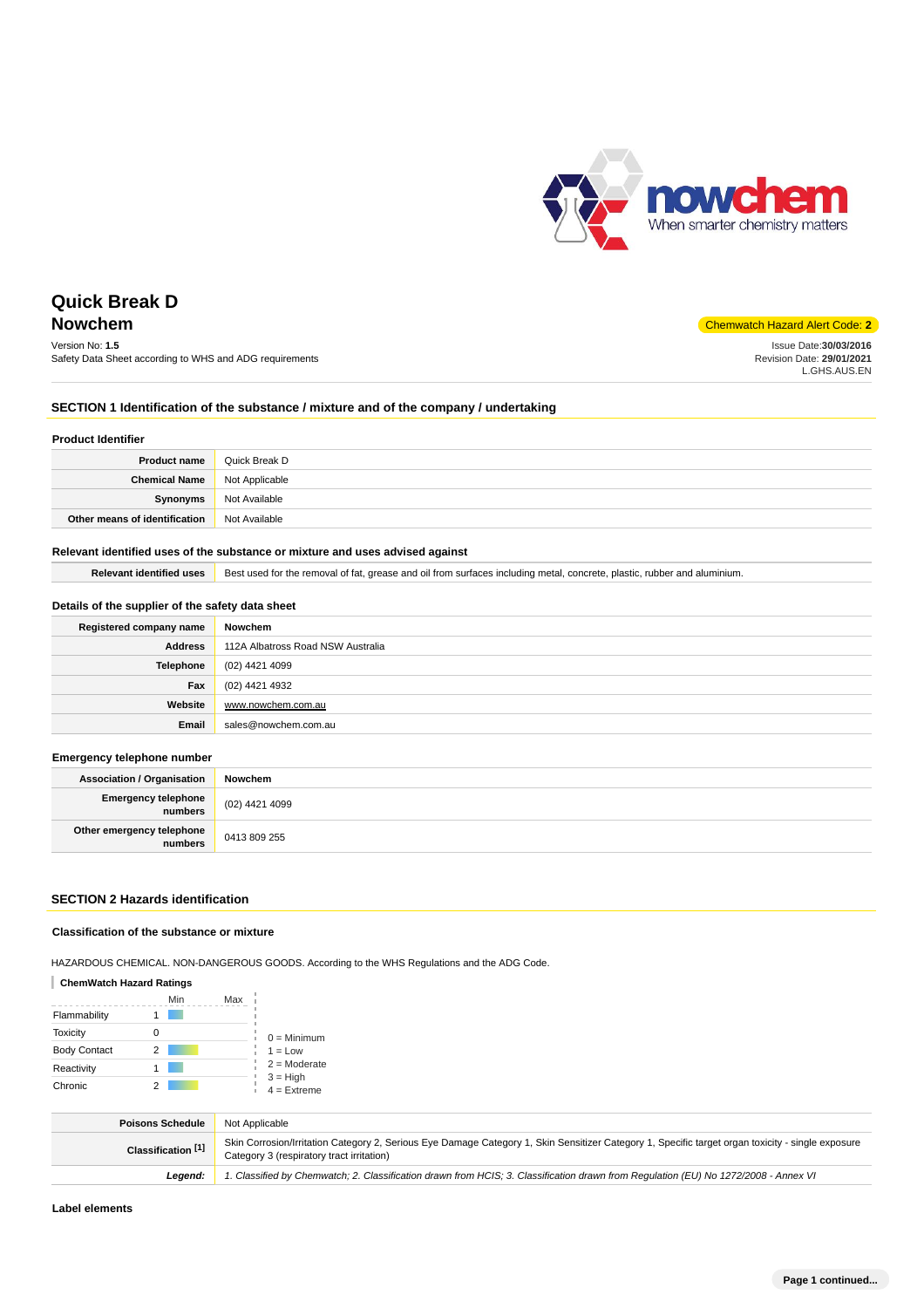| Hazard pictogram(s)                       |                                                                       |  |
|-------------------------------------------|-----------------------------------------------------------------------|--|
| Signal word                               | <b>Danger</b>                                                         |  |
| Hazard statement(s)                       |                                                                       |  |
| H315                                      | Causes skin irritation.                                               |  |
| H318                                      | Causes serious eye damage.                                            |  |
| H317                                      | May cause an allergic skin reaction.                                  |  |
| H335                                      | May cause respiratory irritation.                                     |  |
| <b>Precautionary statement(s) General</b> |                                                                       |  |
| P101                                      | If medical advice is needed, have product container or label at hand. |  |
| P102                                      | Keep out of reach of children.                                        |  |
| P103                                      | Read label before use.                                                |  |
| Precautionary statement(s) Prevention     |                                                                       |  |
| P101                                      | If medical advice is needed, have product container or label at hand. |  |
| P102                                      | Keep out of reach of children.                                        |  |
| P103                                      | Read label before use.                                                |  |
| P271                                      | Use only outdoors or in a well-ventilated area.                       |  |
| P280                                      | Wear protective gloves/eye protection when appropriate.               |  |

## **Precautionary statement(s) Response**

**P261** Avoid breathing mist/vapours/spray.

**P272** Contaminated work clothing should not be allowed out of the workplace.

| P305+P351+P338 | IF IN EYES: Rinse cautiously with water for several minutes. Remove contact lenses, if present and easy to do. Continue rinsing. |  |
|----------------|----------------------------------------------------------------------------------------------------------------------------------|--|
| P310           | Immediately call a POISON CENTER or doctor/physician.                                                                            |  |
| P321           | Specific treatment (see advice on this label).                                                                                   |  |
| P362           | Take off contaminated clothing and wash before reuse.                                                                            |  |
| P302+P352      | IF ON SKIN: Wash with plenty of water.                                                                                           |  |
| P333+P313      | If skin irritation or rash occurs: Get medical advice/attention.                                                                 |  |
| P304+P340      | IF INHALED: Remove victim to fresh air and keep at rest in a position comfortable for breathing.                                 |  |
|                |                                                                                                                                  |  |

### **Precautionary statement(s) Storage**

| P405      | ∕`t∩r<br>Tocked up.                                              |
|-----------|------------------------------------------------------------------|
| P403+P233 | Store in a well-ventilated place. Keep container tightly closed. |

## **Precautionary statement(s) Disposal**

**P501** Dispose of contents/container to authorised hazardous or special waste collection point in accordance with any local regulation.

# **SECTION 3 Composition / information on ingredients**

#### **Substances**

See section below for composition of Mixtures

## **Mixtures**

| <b>CAS No</b> | %[weight] | Name                                            |
|---------------|-----------|-------------------------------------------------|
| 7320-34-5     | < 10      | potassium pyrophosphate                         |
| 8051-30-7     | < 10      | diethanolamine cocoate                          |
| 8046-53-5     | < 10      | (linear)alkylbenzenesulfonic acid, sodium salts |
| 68647-72-3    | < 10      | orange oil                                      |
| 2634-33-5     | <1        | 1,2-benzisothiazoline-3-one                     |

## **SECTION 4 First aid measures**

## **Description of first aid measures**

**Eye Contact**

If this product comes in contact with the eyes:

- Wash out immediately with fresh running water.
- Ensure complete irrigation of the eye by keeping eyelids apart and away from eye and moving the eyelids by occasionally lifting the upper and lower lids.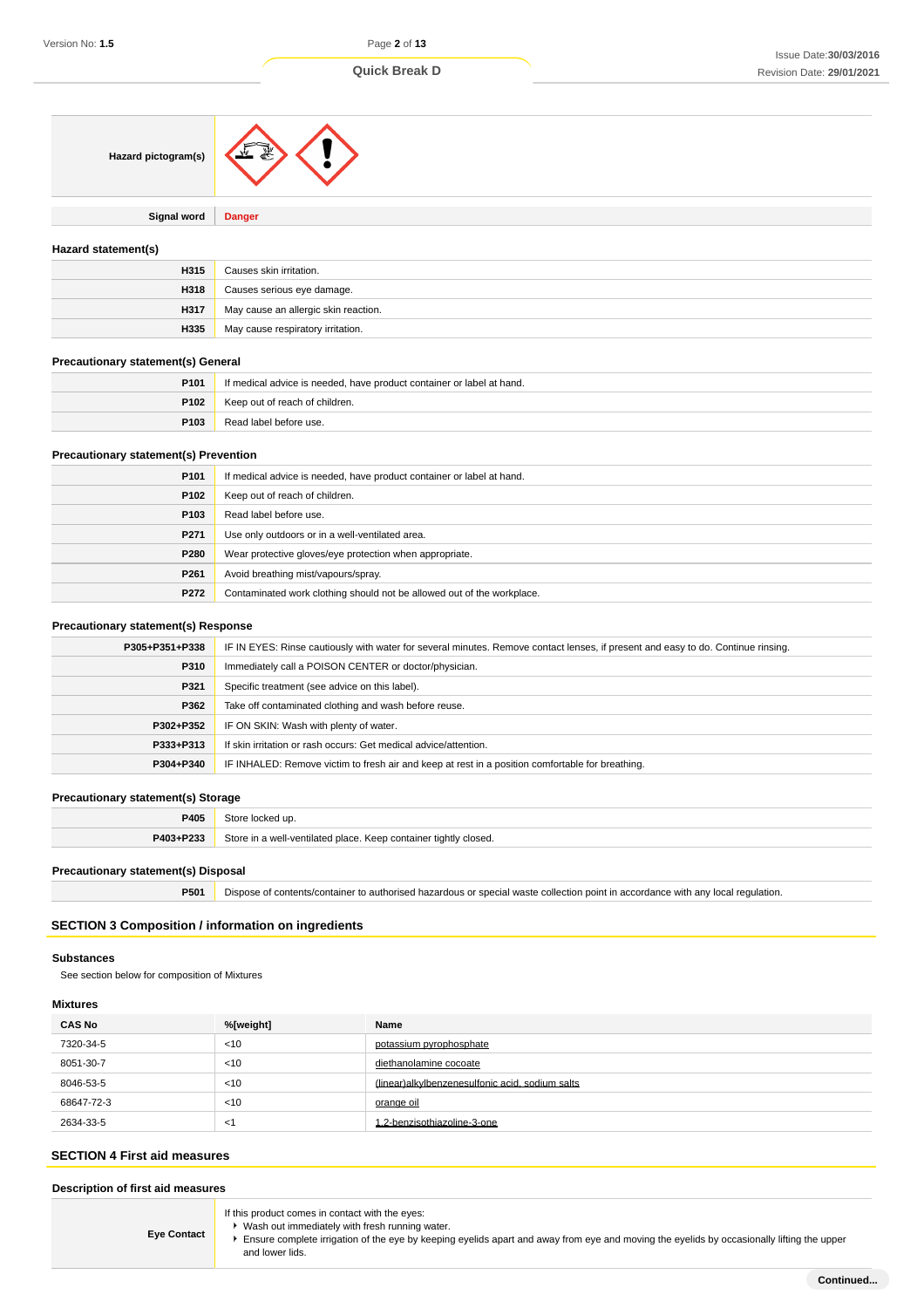**Continued...**

|                     | Seek medical attention without delay; if pain persists or recurs seek medical attention.<br>Removal of contact lenses after an eye injury should only be undertaken by skilled personnel.                                                                                                                                                                                                                                                                                                       |
|---------------------|-------------------------------------------------------------------------------------------------------------------------------------------------------------------------------------------------------------------------------------------------------------------------------------------------------------------------------------------------------------------------------------------------------------------------------------------------------------------------------------------------|
| <b>Skin Contact</b> | If skin contact occurs:<br>Immediately remove all contaminated clothing, including footwear.<br>Flush skin and hair with running water (and soap if available).<br>Seek medical attention in event of irritation.                                                                                                                                                                                                                                                                               |
| Inhalation          | If fumes or combustion products are inhaled remove from contaminated area.<br>Lay patient down. Keep warm and rested.<br>Prostheses such as false teeth, which may block airway, should be removed, where possible, prior to initiating first aid procedures.<br>Apply artificial respiration if not breathing, preferably with a demand valve resuscitator, bag-valve mask device, or pocket mask as trained.<br>Perform CPR if necessary.<br>Transport to hospital, or doctor, without delay. |
| Ingestion           | Immediately give a glass of water.<br>First aid is not generally required. If in doubt, contact a Poisons Information Centre or a doctor.                                                                                                                                                                                                                                                                                                                                                       |

# **Indication of any immediate medical attention and special treatment needed**

Treat symptomatically.

## **SECTION 5 Firefighting measures**

## **Extinguishing media**

- Water spray or fog.
- Foam.
- **Dry chemical powder.**
- ▶ BCF (where regulations permit).

# ▶ Carbon dioxide.

#### **Special hazards arising from the substrate or mixture**

| Fire Incompatibility | Avoid contamination with oxidising agents i.e. nitrates, oxidising acids, chlorine bleaches, pool chlorine etc, as ignition may result |
|----------------------|----------------------------------------------------------------------------------------------------------------------------------------|
|                      |                                                                                                                                        |

#### **Advice for firefighters Fire Fighting** Alert Fire Brigade and tell them location and nature of hazard. ▶ Wear full body protective clothing with breathing apparatus. Prevent, by any means available, spillage from entering drains or water course. Use water delivered as a fine spray to control fire and cool adjacent area. Avoid spraying water onto liquid pools. **DO NOT** approach containers suspected to be hot. Cool fire exposed containers with water spray from a protected location. If safe to do so, remove containers from path of fire. **Fire/Explosion Hazard** Slight fire hazard when exposed to heat or flame. Heating may cause expansion or decomposition leading to violent rupture of containers. May emit toxic fumes of carbon monoxide (CO). May emit acrid smoke. Mists containing combustible materials may be explosive. May emit poisonous fumes. May emit corrosive fumes. **HAZCHEM** Not Applicable

#### **SECTION 6 Accidental release measures**

## **Personal precautions, protective equipment and emergency procedures**

See section 8

## **Environmental precautions**

See section 12

## **Methods and material for containment and cleaning up**

| <b>Minor Spills</b> | Environmental hazard - contain spillage.<br>Remove all ignition sources.<br>Clean up all spills immediately.<br>Avoid breathing vapours and contact with skin and eyes.<br>• Control personal contact with the substance, by using protective equipment.<br>Contain and absorb spill with sand, earth, inert material or vermiculite.<br>▶ Wipe up.<br>• Place in a suitable, labelled container for waste disposal. |
|---------------------|----------------------------------------------------------------------------------------------------------------------------------------------------------------------------------------------------------------------------------------------------------------------------------------------------------------------------------------------------------------------------------------------------------------------|
| <b>Major Spills</b> | Environmental hazard - contain spillage.<br>Moderate hazard.<br>Clear area of personnel and move upwind.<br>Alert Fire Brigade and tell them location and nature of hazard.<br>▶ Wear breathing apparatus plus protective gloves.<br>Prevent, by any means available, spillage from entering drains or water course.<br>No smoking, naked lights or ignition sources.                                                |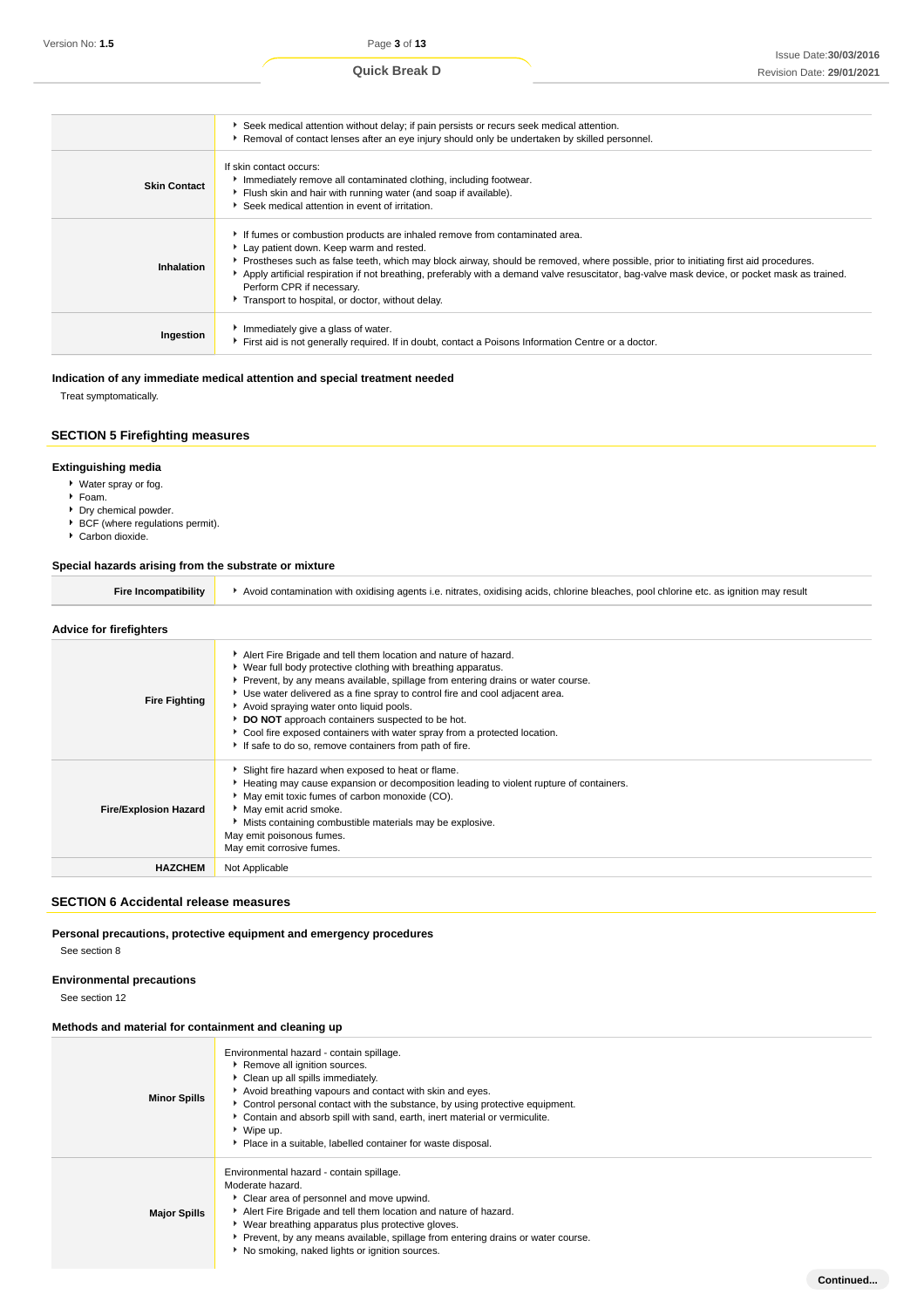Personal Protective Equipment advice is contained in Section 8 of the SDS.

# **SECTION 7 Handling and storage**

| Precautions for safe handling |                                                                                                                                                                                                                                                                                                                                                                                                                                                                                                                                                                                                                                                                                                                  |
|-------------------------------|------------------------------------------------------------------------------------------------------------------------------------------------------------------------------------------------------------------------------------------------------------------------------------------------------------------------------------------------------------------------------------------------------------------------------------------------------------------------------------------------------------------------------------------------------------------------------------------------------------------------------------------------------------------------------------------------------------------|
| Safe handling                 | Avoid all personal contact, including inhalation.<br>Wear protective clothing when risk of exposure occurs.<br>Use in a well-ventilated area.<br>Avoid smoking, naked lights or ignition sources.<br>Avoid contact with incompatible materials.<br>When handling, DO NOT eat, drink or smoke.<br>▶ Keep containers securely sealed when not in use.<br>Avoid physical damage to containers.<br>Always wash hands with soap and water after handling.<br>▶ Work clothes should be laundered separately.<br>Use good occupational work practice.<br>Observe manufacturer's storage and handling recommendations contained within this SDS.<br>DO NOT allow clothing wet with material to stay in contact with skin |
| Other information             | Store in original containers.<br>Keep containers securely sealed.<br>No smoking, naked lights or ignition sources.<br>Store in a cool, dry, well-ventilated area.<br>Store away from incompatible materials and foodstuff containers.<br>Protect containers against physical damage and check regularly for leaks.<br>Observe manufacturer's storage and handling recommendations contained within this SDS.                                                                                                                                                                                                                                                                                                     |

## **Conditions for safe storage, including any incompatibilities**

| Suitable container      | Packaging as recommended by manufacturer (Fluorinated HDPE).<br>Check all containers are clearly labelled and free from leaks.                                                                                                                                                                                                                                                                     |
|-------------------------|----------------------------------------------------------------------------------------------------------------------------------------------------------------------------------------------------------------------------------------------------------------------------------------------------------------------------------------------------------------------------------------------------|
| Storage incompatibility | d-Limonene:<br>forms unstable peroxides in storage, unless inhibited; may polymerise<br>reacts with strong oxidisers and may explode or combust<br>is incompatible with strong acids, including acidic clays, peroxides, halogens, vinyl chloride and iodine pentafluoride<br>flow or agitation may generate electrostatic charges due to low conductivity<br>Avoid reaction with oxidising agents |

## **SECTION 8 Exposure controls / personal protection**

## **Control parameters**

## **Occupational Exposure Limits (OEL)**

**INGREDIENT DATA**

Not Available

## **Emergency Limits**

| Ingredient                                         | <b>Material name</b>                                    |               | TEEL-1            | TEEL-2    | TEEL-3      |
|----------------------------------------------------|---------------------------------------------------------|---------------|-------------------|-----------|-------------|
| potassium pyrophosphate                            | Potassium pyrophosphate; (Tetrapotassium diphosphorate) |               | $61 \text{ mg/m}$ | 680 mg/m3 | 1,200 mg/m3 |
| Ingredient                                         | <b>Revised IDLH</b><br><b>Original IDLH</b>             |               |                   |           |             |
| potassium pyrophosphate                            | Not Available                                           | Not Available |                   |           |             |
| diethanolamine cocoate                             | Not Available                                           | Not Available |                   |           |             |
| (linear)alkylbenzenesulfonic<br>acid, sodium salts | Not Available                                           | Not Available |                   |           |             |
| orange oil                                         | Not Available                                           | Not Available |                   |           |             |
| 1.2-benzisothiazoline-3-one                        | Not Available                                           | Not Available |                   |           |             |

| <b>Occupational Exposure Banding</b>               |                                          |                                         |  |  |
|----------------------------------------------------|------------------------------------------|-----------------------------------------|--|--|
| Ingredient                                         | <b>Occupational Exposure Band Rating</b> | <b>Occupational Exposure Band Limit</b> |  |  |
| potassium pyrophosphate                            |                                          | ≤ 0.01 mg/m <sup>3</sup>                |  |  |
| diethanolamine cocoate                             |                                          | $\leq 0.1$ ppm                          |  |  |
| (linear)alkylbenzenesulfonic<br>acid, sodium salts |                                          | ≤ 0.01 mg/m <sup>3</sup>                |  |  |
|                                                    |                                          |                                         |  |  |

**Notes: Occupational exposure banding is a process of assigning chemicals into specific categories or bands based on a chemical's potency and the <b>Notes:** adverse health outcomes associated with exposure. The output of this process is an occupational exposure band (OEB), which corresponds to a range of exposure concentrations that are expected to protect worker health.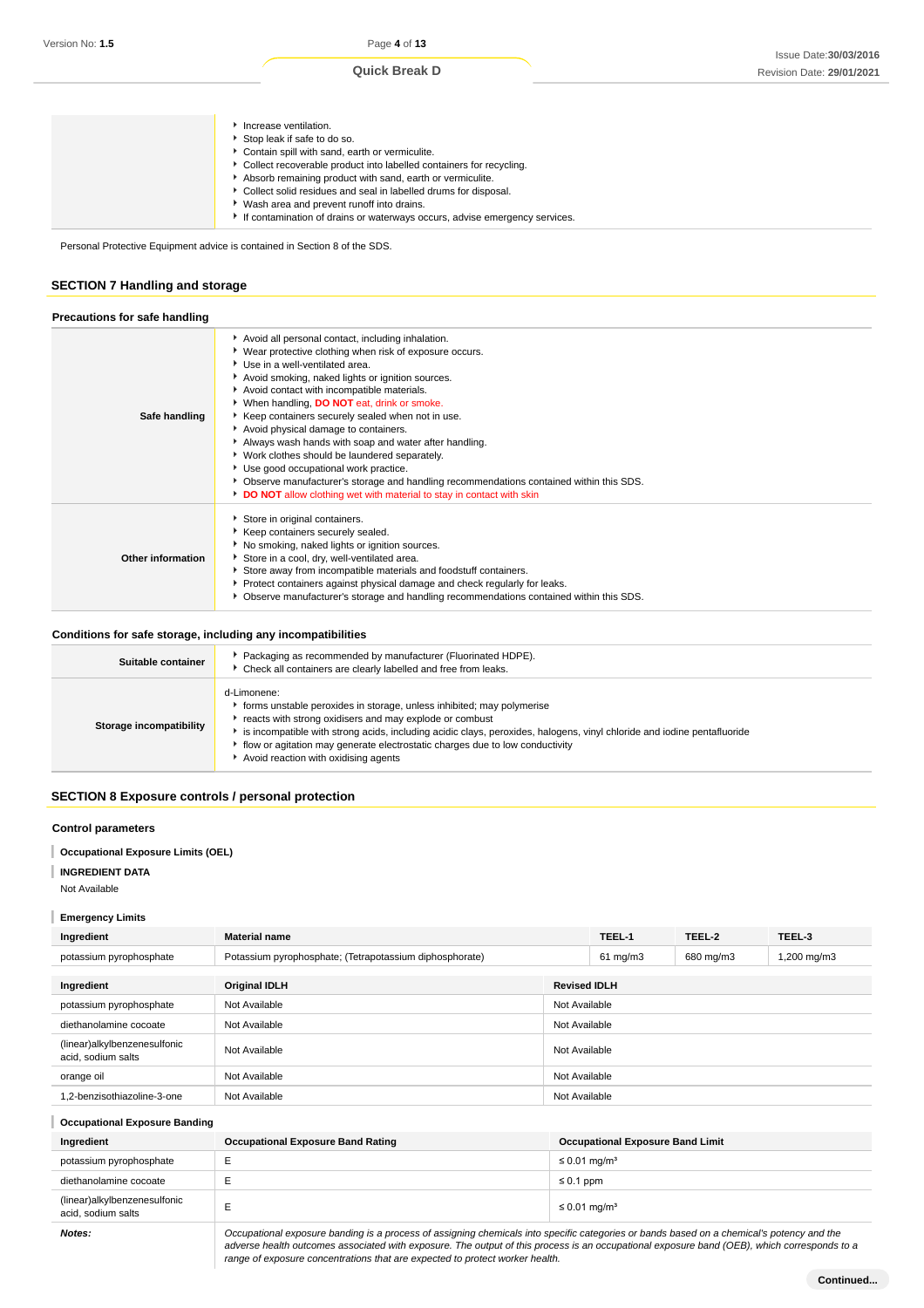| Ingredient                  | <b>Occupational Exposure Band Rating</b>                                                                                                                                                                                                                                                                                                                                 | <b>Occupational Exposure Band Limit</b> |  |
|-----------------------------|--------------------------------------------------------------------------------------------------------------------------------------------------------------------------------------------------------------------------------------------------------------------------------------------------------------------------------------------------------------------------|-----------------------------------------|--|
| orange oil                  |                                                                                                                                                                                                                                                                                                                                                                          | $\leq 0.1$ ppm                          |  |
| 1.2-benzisothiazoline-3-one |                                                                                                                                                                                                                                                                                                                                                                          | $\leq$ 0.01 mg/m <sup>3</sup>           |  |
| Notes:                      | Occupational exposure banding is a process of assigning chemicals into specific categories or bands based on a chemical's potency and the<br>adverse health outcomes associated with exposure. The output of this process is an occupational exposure band (OEB), which corresponds to a<br>range of exposure concentrations that are expected to protect worker health. |                                         |  |

#### **Exposure controls**

| Version No: <b>1.5</b>                                                                                                                                    | Page 5 of 13                                                                                                                                                                                                                                                                                                                                                                                                                                                                                                                                                                                                                                                                                                                                                                                                                                                                  |                                                                                                                                                                                                                                                                                                                                                                                                                                                                                                                                                                                                                                                                                                                                                                                                                                                                                                                                                                                                                                                                                                                                                                               |  |  |
|-----------------------------------------------------------------------------------------------------------------------------------------------------------|-------------------------------------------------------------------------------------------------------------------------------------------------------------------------------------------------------------------------------------------------------------------------------------------------------------------------------------------------------------------------------------------------------------------------------------------------------------------------------------------------------------------------------------------------------------------------------------------------------------------------------------------------------------------------------------------------------------------------------------------------------------------------------------------------------------------------------------------------------------------------------|-------------------------------------------------------------------------------------------------------------------------------------------------------------------------------------------------------------------------------------------------------------------------------------------------------------------------------------------------------------------------------------------------------------------------------------------------------------------------------------------------------------------------------------------------------------------------------------------------------------------------------------------------------------------------------------------------------------------------------------------------------------------------------------------------------------------------------------------------------------------------------------------------------------------------------------------------------------------------------------------------------------------------------------------------------------------------------------------------------------------------------------------------------------------------------|--|--|
|                                                                                                                                                           | <b>Quick Break D</b>                                                                                                                                                                                                                                                                                                                                                                                                                                                                                                                                                                                                                                                                                                                                                                                                                                                          | Issue Date: 30/03/2016<br>Revision Date: 29/01/2021                                                                                                                                                                                                                                                                                                                                                                                                                                                                                                                                                                                                                                                                                                                                                                                                                                                                                                                                                                                                                                                                                                                           |  |  |
|                                                                                                                                                           |                                                                                                                                                                                                                                                                                                                                                                                                                                                                                                                                                                                                                                                                                                                                                                                                                                                                               |                                                                                                                                                                                                                                                                                                                                                                                                                                                                                                                                                                                                                                                                                                                                                                                                                                                                                                                                                                                                                                                                                                                                                                               |  |  |
| Ingredient                                                                                                                                                | <b>Occupational Exposure Band Rating</b>                                                                                                                                                                                                                                                                                                                                                                                                                                                                                                                                                                                                                                                                                                                                                                                                                                      | <b>Occupational Exposure Band Limit</b>                                                                                                                                                                                                                                                                                                                                                                                                                                                                                                                                                                                                                                                                                                                                                                                                                                                                                                                                                                                                                                                                                                                                       |  |  |
| orange oil                                                                                                                                                | Е                                                                                                                                                                                                                                                                                                                                                                                                                                                                                                                                                                                                                                                                                                                                                                                                                                                                             | $\leq 0.1$ ppm                                                                                                                                                                                                                                                                                                                                                                                                                                                                                                                                                                                                                                                                                                                                                                                                                                                                                                                                                                                                                                                                                                                                                                |  |  |
| 1,2-benzisothiazoline-3-one<br>Notes:                                                                                                                     | E<br>range of exposure concentrations that are expected to protect worker health.                                                                                                                                                                                                                                                                                                                                                                                                                                                                                                                                                                                                                                                                                                                                                                                             | $\leq$ 0.01 mg/m <sup>3</sup><br>Occupational exposure banding is a process of assigning chemicals into specific categories or bands based on a chemical's potency and the<br>adverse health outcomes associated with exposure. The output of this process is an occupational exposure band (OEB), which corresponds to a                                                                                                                                                                                                                                                                                                                                                                                                                                                                                                                                                                                                                                                                                                                                                                                                                                                     |  |  |
| <b>MATERIAL DATA</b><br>for d-Limonene:<br>CEL TWA: 30 ppm, 165.6 mg/m3 (compare WEEL-TWA*)<br>(CEL = Chemwatch Exposure Limit)<br>against these effects. | A Workplace Environmental Exposure Level* has been established by AIHA (American Industrial Hygiene Association) who have produced the following rationale:                                                                                                                                                                                                                                                                                                                                                                                                                                                                                                                                                                                                                                                                                                                   | d-Limonene is not acutely toxic. In its pure form it is not a sensitiser but is irritating to the skin. Although there is clear evidence of carcinogenicity in male rats, the effect has been<br>attributed to an alpha-2u-globin (a2u-G) renal toxicity which is both species and gender specific. Humans do not synthesise a2u-G, and metabolism studies indicate that 75% to 95%<br>of d-limonene is excreted in 2-3 days with different metabolites identified between humans and rats. In a 2-year study, liver effects were noted in male mice at 500 mg/kg and reduced<br>survival was noted in female rats at 600 mg/kg. The no observable effect levels (NOELs) were 250 and 300 mg/kg, respectively. A WEEL of 30 ppm is recommended to protect                                                                                                                                                                                                                                                                                                                                                                                                                     |  |  |
| <b>Exposure controls</b>                                                                                                                                  |                                                                                                                                                                                                                                                                                                                                                                                                                                                                                                                                                                                                                                                                                                                                                                                                                                                                               |                                                                                                                                                                                                                                                                                                                                                                                                                                                                                                                                                                                                                                                                                                                                                                                                                                                                                                                                                                                                                                                                                                                                                                               |  |  |
| Appropriate engineering<br>controls                                                                                                                       | be highly effective in protecting workers and will typically be independent of worker interactions to provide this high level of protection.<br>The basic types of engineering controls are:<br>Process controls which involve changing the way a job activity or process is done to reduce the risk.<br>ventilation system must match the particular process and chemical or contaminant in use.<br>Employers may need to use multiple types of controls to prevent employee overexposure.<br>An approved self contained breathing apparatus (SCBA) may be required in some situations.                                                                                                                                                                                                                                                                                      | Engineering controls are used to remove a hazard or place a barrier between the worker and the hazard. Well-designed engineering controls can<br>Enclosure and/or isolation of emission source which keeps a selected hazard 'physically' away from the worker and ventilation that strategically<br>'adds' and 'removes' air in the work environment. Ventilation can remove or dilute an air contaminant if designed properly. The design of a<br>Local exhaust ventilation usually required. If risk of overexposure exists, wear approved respirator. Correct fit is essential to obtain adequate<br>protection. Supplied-air type respirator may be required in special circumstances. Correct fit is essential to ensure adequate protection.                                                                                                                                                                                                                                                                                                                                                                                                                           |  |  |
| <b>Personal protection</b>                                                                                                                                | Provide adequate ventilation in warehouse or closed storage area.                                                                                                                                                                                                                                                                                                                                                                                                                                                                                                                                                                                                                                                                                                                                                                                                             |                                                                                                                                                                                                                                                                                                                                                                                                                                                                                                                                                                                                                                                                                                                                                                                                                                                                                                                                                                                                                                                                                                                                                                               |  |  |
| Eye and face protection                                                                                                                                   | Safety glasses with side shields.<br>Chemical goggles.<br>national equivalent]                                                                                                                                                                                                                                                                                                                                                                                                                                                                                                                                                                                                                                                                                                                                                                                                | ▶ Contact lenses may pose a special hazard; soft contact lenses may absorb and concentrate irritants. A written policy document, describing<br>the wearing of lenses or restrictions on use, should be created for each workplace or task. This should include a review of lens absorption<br>and adsorption for the class of chemicals in use and an account of injury experience. Medical and first-aid personnel should be trained in<br>their removal and suitable equipment should be readily available. In the event of chemical exposure, begin eye irrigation immediately and<br>remove contact lens as soon as practicable. Lens should be removed at the first signs of eye redness or irritation - lens should be removed in<br>a clean environment only after workers have washed hands thoroughly. [CDC NIOSH Current Intelligence Bulletin 59], [AS/NZS 1336 or                                                                                                                                                                                                                                                                                                 |  |  |
| <b>Skin protection</b>                                                                                                                                    | See Hand protection below                                                                                                                                                                                                                                                                                                                                                                                                                                                                                                                                                                                                                                                                                                                                                                                                                                                     |                                                                                                                                                                                                                                                                                                                                                                                                                                                                                                                                                                                                                                                                                                                                                                                                                                                                                                                                                                                                                                                                                                                                                                               |  |  |
| Hands/feet protection                                                                                                                                     | ▶ Wear chemical protective gloves, e.g. PVC.<br>▶ Wear safety footwear or safety gumboots, e.g. Rubber<br><b>NOTE:</b><br>equipment, to avoid all possible skin contact.<br>and has therefore to be checked prior to the application.<br>making a final choice.<br>Suitability and durability of glove type is dependent on usage. Important factors in the selection of gloves include:<br>r frequency and duration of contact,<br>• chemical resistance of glove material,<br>glove thickness and<br>• dexterity<br>Select gloves tested to a relevant standard (e.g. Europe EN 374, US F739, AS/NZS 2161.1 or national equivalent).<br>minutes according to EN 374, AS/NZS 2161.10.1 or national equivalent) is recommended.<br>EN 374, AS/NZS 2161.10.1 or national equivalent) is recommended.<br>Contaminated gloves should be replaced.<br>moisturiser is recommended. | The material may produce skin sensitisation in predisposed individuals. Care must be taken, when removing gloves and other protective<br>The selection of suitable gloves does not only depend on the material, but also on further marks of quality which vary from manufacturer to<br>manufacturer. Where the chemical is a preparation of several substances, the resistance of the glove material can not be calculated in advance<br>The exact break through time for substances has to be obtained from the manufacturer of the protective gloves and has to be observed when<br>• When prolonged or frequently repeated contact may occur, a glove with a protection class of 5 or higher (breakthrough time greater than 240<br>▶ When only brief contact is expected, a glove with a protection class of 3 or higher (breakthrough time greater than 60 minutes according to<br>▶ Some glove polymer types are less affected by movement and this should be taken into account when considering gloves for long-term use.<br>Gloves must only be worn on clean hands. After using gloves, hands should be washed and dried thoroughly. Application of a non-perfumed |  |  |
| <b>Body protection</b>                                                                                                                                    | See Other protection below                                                                                                                                                                                                                                                                                                                                                                                                                                                                                                                                                                                                                                                                                                                                                                                                                                                    |                                                                                                                                                                                                                                                                                                                                                                                                                                                                                                                                                                                                                                                                                                                                                                                                                                                                                                                                                                                                                                                                                                                                                                               |  |  |
| Other protection                                                                                                                                          | Barrier cream.<br>Skin cleansing cream.<br>▶ Eye wash unit.                                                                                                                                                                                                                                                                                                                                                                                                                                                                                                                                                                                                                                                                                                                                                                                                                   |                                                                                                                                                                                                                                                                                                                                                                                                                                                                                                                                                                                                                                                                                                                                                                                                                                                                                                                                                                                                                                                                                                                                                                               |  |  |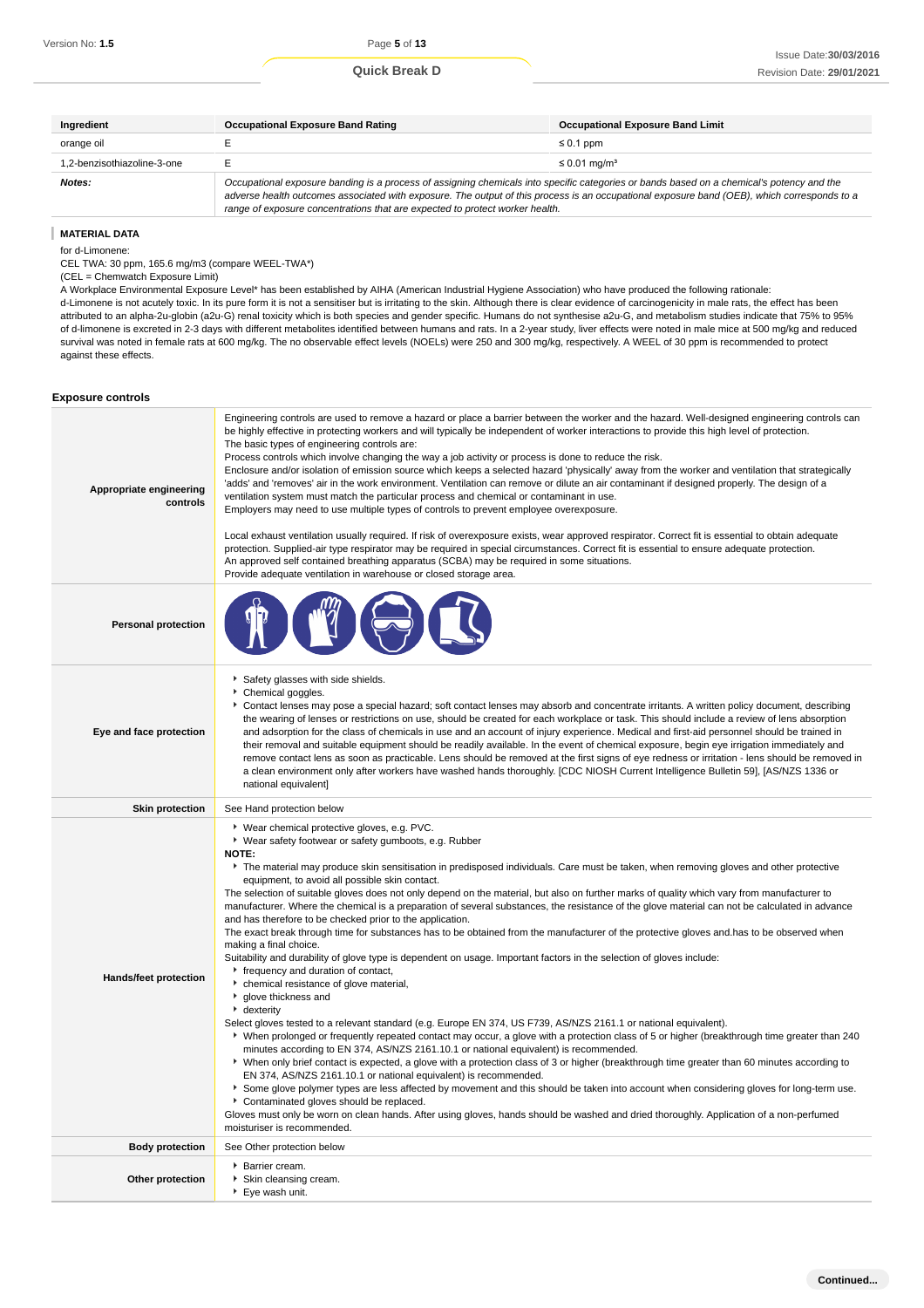## **SECTION 9 Physical and chemical properties**

| Information on basic physical and chemical properties    |                    |                                            |               |  |
|----------------------------------------------------------|--------------------|--------------------------------------------|---------------|--|
| Appearance                                               | Clear Green Liquid |                                            |               |  |
|                                                          |                    |                                            |               |  |
| <b>Physical state</b>                                    | Liquid             | Relative density (Water = $1$ )            | $1.05 - 1.07$ |  |
| Odour                                                    | Not Available      | Partition coefficient n-octanol<br>/ water | Not Available |  |
| <b>Odour threshold</b>                                   | Not Available      | Auto-ignition temperature (°C)             | Not Available |  |
| pH (as supplied)                                         | $10.5 - 11.3$      | <b>Decomposition temperature</b>           | Not Available |  |
| Melting point / freezing point<br>(°C)                   | Not Available      | Viscosity (cSt)                            | Not Available |  |
| Initial boiling point and boiling<br>range $(^{\circ}C)$ | Not Available      | Molecular weight (g/mol)                   | Not Available |  |
| Flash point (°C)                                         | Not Available      | <b>Taste</b>                               | Not Available |  |
| <b>Evaporation rate</b>                                  | Not Available      | <b>Explosive properties</b>                | Not Available |  |
| Flammability                                             | Non Flammable      | <b>Oxidising properties</b>                | Not Available |  |
| Upper Explosive Limit (%)                                | Not Available      | Surface Tension (dyn/cm or<br>$mN/m$ )     | Not Available |  |
| Lower Explosive Limit (%)                                | Not Available      | <b>Volatile Component (%vol)</b>           | Not Available |  |
| Vapour pressure (kPa)                                    | Not Available      | Gas group                                  | Not Available |  |
| Solubility in water                                      | Miscible           | pH as a solution (1%)                      | Not Available |  |
| Vapour density (Air = $1$ )                              | Not Available      | VOC g/L                                    | Not Available |  |

# **SECTION 10 Stability and reactivity**

| Reactivity                                 | See section 7                                                                                                                        |
|--------------------------------------------|--------------------------------------------------------------------------------------------------------------------------------------|
| <b>Chemical stability</b>                  | • Unstable in the presence of incompatible materials.<br>▶ Product is considered stable.<br>Hazardous polymerisation will not occur. |
| Possibility of hazardous<br>reactions      | See section 7                                                                                                                        |
| <b>Conditions to avoid</b>                 | See section 7                                                                                                                        |
| Incompatible materials                     | See section 7                                                                                                                        |
| <b>Hazardous decomposition</b><br>products | See section 5                                                                                                                        |

# **SECTION 11 Toxicological information**

## **Information on toxicological effects**

| <b>Inhaled</b>      | Evidence shows, or practical experience predicts, that the material produces irritation of the respiratory system, in a substantial number of<br>individuals, following inhalation. In contrast to most organs, the lung is able to respond to a chemical insult by first removing or neutralising the<br>irritant and then repairing the damage. The repair process, which initially evolved to protect mammalian lungs from foreign matter and antigens,<br>may however, produce further lung damage resulting in the impairment of gas exchange, the primary function of the lungs. Respiratory tract<br>irritation often results in an inflammatory response involving the recruitment and activation of many cell types, mainly derived from the vascular<br>system.<br>The material has NOT been classified by EC Directives or other classification systems as 'harmful by inhalation'. This is because of the lack of<br>corroborating animal or human evidence. In the absence of such evidence, care should be taken nevertheless to ensure exposure is kept to a<br>minimum and that suitable control measures be used, in an occupational setting to control vapours, fumes and aerosols.                                                                                                                                                                                                                                                           |
|---------------------|-----------------------------------------------------------------------------------------------------------------------------------------------------------------------------------------------------------------------------------------------------------------------------------------------------------------------------------------------------------------------------------------------------------------------------------------------------------------------------------------------------------------------------------------------------------------------------------------------------------------------------------------------------------------------------------------------------------------------------------------------------------------------------------------------------------------------------------------------------------------------------------------------------------------------------------------------------------------------------------------------------------------------------------------------------------------------------------------------------------------------------------------------------------------------------------------------------------------------------------------------------------------------------------------------------------------------------------------------------------------------------------------------------------------------------------------------------------------|
| Ingestion           | Inorganic polyphosphates are used extensively in domestic and industrial products. Rats fed 10% sodium trimetaphosphate for a month exhibited<br>transient tubular necrosis:<br>those given 10% sodium metaphosphate exhibited growth retardation; 10% sodium hexametaphosphate produced pale and swollen kidneys.<br>Salts of this type appear to be hydrolysed in the bowel to produce phosphoric acid and systemic acidosis may result following absorption. Higher<br>molecular weight species, absorbed from the alimentary canal, may produce hypocalcaemic tetany due to binding of ionised calcium by the<br>absorbed phosphate. This is reported in at least one case following ingestion of sodium tripolyphosphate.<br>The material has NOT been classified by EC Directives or other classification systems as 'harmful by ingestion'. This is because of the lack of<br>corroborating animal or human evidence. The material may still be damaging to the health of the individual, following ingestion, especially where<br>pre-existing organ (e.g liver, kidney) damage is evident. Present definitions of harmful or toxic substances are generally based on doses<br>producing mortality rather than those producing morbidity (disease, ill-health). Gastrointestinal tract discomfort may produce nausea and<br>vomiting. In an occupational setting however, ingestion of insignificant quantities is not thought to be cause for concern. |
| <b>Skin Contact</b> | Evidence exists, or practical experience predicts, that the material either produces inflammation of the skin in a substantial number of individuals<br>following direct contact, and/or produces significant inflammation when applied to the healthy intact skin of animals, for up to four hours, such<br>inflammation being present twenty-four hours or more after the end of the exposure period. Skin irritation may also be present after prolonged or<br>repeated exposure; this may result in a form of contact dermatitis (nonallergic). The dermatitis is often characterised by skin redness (erythema)<br>and swelling (oedema) which may progress to blistering (vesiculation), scaling and thickening of the epidermis. At the microscopic level there<br>may be intercellular oedema of the spongy layer of the skin (spongiosis) and intracellular oedema of the epidermis.<br>The material may accentuate any pre-existing dermatitis condition                                                                                                                                                                                                                                                                                                                                                                                                                                                                                              |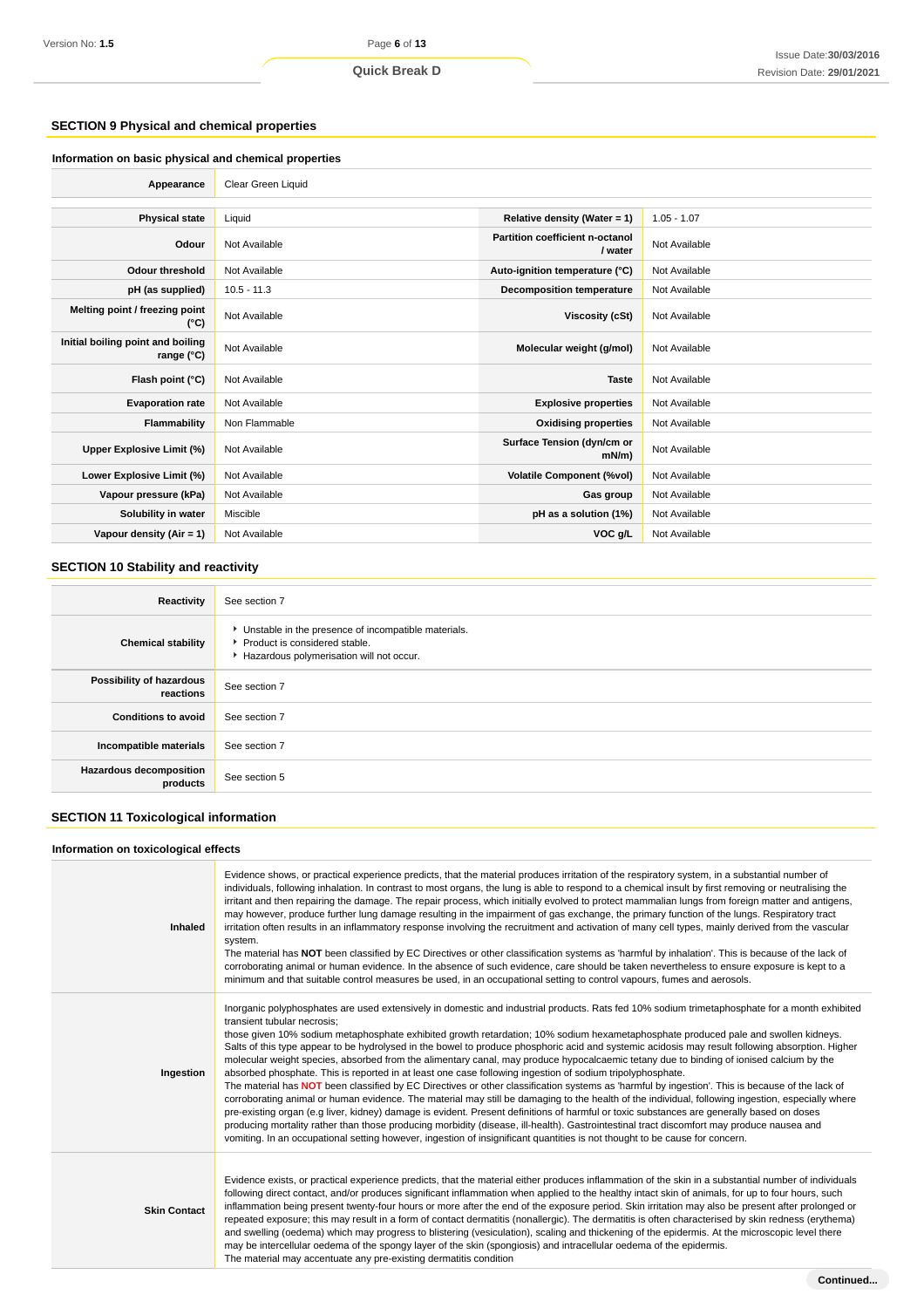|                                                    | Skin contact is not thought to have harmful health effects (as classified under EC Directives); the material may still produce health damage<br>following entry through wounds, lesions or abrasions.<br>Open cuts, abraded or irritated skin should not be exposed to this material<br>Entry into the blood-stream through, for example, cuts, abrasions, puncture wounds or lesions, may produce systemic injury with harmful effects.<br>Examine the skin prior to the use of the material and ensure that any external damage is suitably protected.                                                                                                                                                                                                                                                                                                                                                                                                                                                                                                                                                                                                                                                                                                                                                                                                                                                                                                                                                                                                                                                                                                                                                                                                                                                                                                                                                                                                                                                                                                                                                                                                                                                                                                                                                                                                                                                                                                                                                                                                                                                                                                                                                                                                                                                                                                                                                                                                                                                                                                                                                                                                                                                                                                                                                                                                                                                                                                                                                                                                                                                                                                                                                                                                                                                                                                                                                                                                                                                                                                                                                                                                                                                                                                                                                                                                                                                                                                                                                                                                                                                                                                                                                                                                          |                                                                                          |                                    |                                    |
|----------------------------------------------------|-------------------------------------------------------------------------------------------------------------------------------------------------------------------------------------------------------------------------------------------------------------------------------------------------------------------------------------------------------------------------------------------------------------------------------------------------------------------------------------------------------------------------------------------------------------------------------------------------------------------------------------------------------------------------------------------------------------------------------------------------------------------------------------------------------------------------------------------------------------------------------------------------------------------------------------------------------------------------------------------------------------------------------------------------------------------------------------------------------------------------------------------------------------------------------------------------------------------------------------------------------------------------------------------------------------------------------------------------------------------------------------------------------------------------------------------------------------------------------------------------------------------------------------------------------------------------------------------------------------------------------------------------------------------------------------------------------------------------------------------------------------------------------------------------------------------------------------------------------------------------------------------------------------------------------------------------------------------------------------------------------------------------------------------------------------------------------------------------------------------------------------------------------------------------------------------------------------------------------------------------------------------------------------------------------------------------------------------------------------------------------------------------------------------------------------------------------------------------------------------------------------------------------------------------------------------------------------------------------------------------------------------------------------------------------------------------------------------------------------------------------------------------------------------------------------------------------------------------------------------------------------------------------------------------------------------------------------------------------------------------------------------------------------------------------------------------------------------------------------------------------------------------------------------------------------------------------------------------------------------------------------------------------------------------------------------------------------------------------------------------------------------------------------------------------------------------------------------------------------------------------------------------------------------------------------------------------------------------------------------------------------------------------------------------------------------------------------------------------------------------------------------------------------------------------------------------------------------------------------------------------------------------------------------------------------------------------------------------------------------------------------------------------------------------------------------------------------------------------------------------------------------------------------------------------------------------------------------------------------------------------------------------------------------------------------------------------------------------------------------------------------------------------------------------------------------------------------------------------------------------------------------------------------------------------------------------------------------------------------------------------------------------------------------------------------------------------------------------------------------------------------------|------------------------------------------------------------------------------------------|------------------------------------|------------------------------------|
| Eye                                                | Evidence exists, or practical experience predicts, that the material may cause eye irritation in a substantial number of individuals and/or may<br>produce significant ocular lesions which are present twenty-four hours or more after instillation into the eye(s) of experimental animals.<br>Repeated or prolonged eye contact may cause inflammation characterised by temporary redness (similar to windburn) of the conjunctiva<br>(conjunctivitis); temporary impairment of vision and/or other transient eye damage/ulceration may occur.                                                                                                                                                                                                                                                                                                                                                                                                                                                                                                                                                                                                                                                                                                                                                                                                                                                                                                                                                                                                                                                                                                                                                                                                                                                                                                                                                                                                                                                                                                                                                                                                                                                                                                                                                                                                                                                                                                                                                                                                                                                                                                                                                                                                                                                                                                                                                                                                                                                                                                                                                                                                                                                                                                                                                                                                                                                                                                                                                                                                                                                                                                                                                                                                                                                                                                                                                                                                                                                                                                                                                                                                                                                                                                                                                                                                                                                                                                                                                                                                                                                                                                                                                                                                                 |                                                                                          |                                    |                                    |
| Chronic                                            | Long-term exposure to respiratory irritants may result in disease of the airways involving difficult breathing and related systemic problems.<br>Practical experience shows that skin contact with the material is capable either of inducing a sensitisation reaction in a substantial number of<br>individuals, and/or of producing a positive response in experimental animals.<br>Limited evidence suggests that repeated or long-term occupational exposure may produce cumulative health effects involving organs or<br>biochemical systems.<br>Limited evidence shows that inhalation of the material is capable of inducing a sensitisation reaction in a significant number of individuals at a<br>greater frequency than would be expected from the response of a normal population.<br>Pulmonary sensitisation, resulting in hyperactive airway dysfunction and pulmonary allergy may be accompanied by fatigue, malaise and aching.<br>Significant symptoms of exposure may persist for extended periods, even after exposure ceases. Symptoms can be activated by a variety of<br>nonspecific environmental stimuli such as automobile exhaust, perfumes and passive smoking.<br>In the presence of air, a number of common flavour and fragrance chemicals can form peroxides surprisingly fast. Antioxidants can in most cases<br>minimise the oxidation.<br>Fragrance terpenes are generally easily oxidised in air. Non-oxidised limonene, linalool and caryophyllene turned out to be very weak sensitizers,<br>however after oxidation limonene hydroperoxide and linalool hydroperoxide are strong sensitizers. Of the patients tested 2.6% showed positive<br>reaction to oxidised limonene, 1.3% to oxidised linalool, 1.1% to linalool hydroperoxide, 0.5% to oxidised caryophyllene, while testing with<br>caryophyllene oxide and oxidised myrcene resulted in few positive patch tests. 2/3 of the patients reacting positive to oxidised terpenes had<br>fragrance related contact allergy and/or positive history for adverse reactions to fragrances.<br>As well as the hydroperoxides produced by linalol, limonene and delta-3-carene other oxidation and resinification effects progressively causes<br>other fairly major changes in essential oil quality over time. Autoxidation of fragrance terpenes contributes greatly to fragrance allergy, which<br>emphasizes the need of testing with compounds that patients are actually exposed to and not only with the ingredients originally applied in<br>commercial formulations.<br>Hydroperoxides of d-limonene are potent contact allergens when studied in guinea pigs. They may result when d-limonene is unstabilised against<br>oxidation, or upon prolonged standing at room temperature and/or upon exposure to light, or when stabiliser levels diminish. The two major<br>hydroperoxides in auto-oxidised d-limonene, are cis- and trans-limonene-2-hydroperoxide (2-hydroperoxy-p-mentha-6,8-diene). In photo-<br>oxidised d-limonene, they represent a minor fraction. Hydroperoxides may bind to proteins of the skin to make antigens either via a radical<br>mechanism or after reactions to give epoxides. The cross-reactivity between the epoxide limonene-1,2-oxide, a potent contact allergen, and the<br>hydroperoxides is NOT significant, indicating different mechanisms of sensitisation.<br>Peroxidisable terpenes and terpenoids should only be used when the level of peroxides is kept to the lowest practicable level, for instance by<br>adding antioxidants at the time of production. Such products should have a peroxide value of less than 10 millimoles peroxide per liter. This<br>requirement is based on the published literature mentioning sensitising properties when containing peroxides.<br>Absorbed sulfonates are quickly distributed through living systems and are readily excreted. Toxic effects may result from the effects of binding to<br>proteins and the ability of sulfonates to translocate potassium and nitrate (NO3-) ions from cellular to interstitial fluids. Airborne sulfonates may be<br>responsible for respiratory allergies and, in some instances, minor dermal allergies.<br>Citrus spp. oils and other furocoumarins containing essential oils must be used so that the total level of bergapten (5-MOP) will not exceed : (a)<br>15 ppm in the finished cosmetic products, intended for application on skin areas likely to be exposed to<br>sunshine, excluding rinse-off products. (b) 1 ppm in sun protection and in bronzing products. In the presence of other phototoxic ingredients, the<br>sum of their concentrations (expressed as % of the of the respective maximum levels) shall not |                                                                                          |                                    |                                    |
|                                                    |                                                                                                                                                                                                                                                                                                                                                                                                                                                                                                                                                                                                                                                                                                                                                                                                                                                                                                                                                                                                                                                                                                                                                                                                                                                                                                                                                                                                                                                                                                                                                                                                                                                                                                                                                                                                                                                                                                                                                                                                                                                                                                                                                                                                                                                                                                                                                                                                                                                                                                                                                                                                                                                                                                                                                                                                                                                                                                                                                                                                                                                                                                                                                                                                                                                                                                                                                                                                                                                                                                                                                                                                                                                                                                                                                                                                                                                                                                                                                                                                                                                                                                                                                                                                                                                                                                                                                                                                                                                                                                                                                                                                                                                                                                                                                                   |                                                                                          |                                    |                                    |
| Quick Break D                                      | <b>TOXICITY</b>                                                                                                                                                                                                                                                                                                                                                                                                                                                                                                                                                                                                                                                                                                                                                                                                                                                                                                                                                                                                                                                                                                                                                                                                                                                                                                                                                                                                                                                                                                                                                                                                                                                                                                                                                                                                                                                                                                                                                                                                                                                                                                                                                                                                                                                                                                                                                                                                                                                                                                                                                                                                                                                                                                                                                                                                                                                                                                                                                                                                                                                                                                                                                                                                                                                                                                                                                                                                                                                                                                                                                                                                                                                                                                                                                                                                                                                                                                                                                                                                                                                                                                                                                                                                                                                                                                                                                                                                                                                                                                                                                                                                                                                                                                                                                   |                                                                                          | <b>IRRITATION</b>                  |                                    |
|                                                    | Not Available                                                                                                                                                                                                                                                                                                                                                                                                                                                                                                                                                                                                                                                                                                                                                                                                                                                                                                                                                                                                                                                                                                                                                                                                                                                                                                                                                                                                                                                                                                                                                                                                                                                                                                                                                                                                                                                                                                                                                                                                                                                                                                                                                                                                                                                                                                                                                                                                                                                                                                                                                                                                                                                                                                                                                                                                                                                                                                                                                                                                                                                                                                                                                                                                                                                                                                                                                                                                                                                                                                                                                                                                                                                                                                                                                                                                                                                                                                                                                                                                                                                                                                                                                                                                                                                                                                                                                                                                                                                                                                                                                                                                                                                                                                                                                     |                                                                                          | Not Available                      |                                    |
| potassium pyrophosphate                            | <b>TOXICITY</b><br><b>IRRITATION</b><br>Dermal (rabbit) LD50: >2000 mg/kg <sup>[1]</sup><br>Eye: adverse effect observed (irritating)[1]<br>Oral(Rat) LD50; >300-<2000 mg/kg[1]<br>Skin: no adverse effect observed (not irritating)[1]                                                                                                                                                                                                                                                                                                                                                                                                                                                                                                                                                                                                                                                                                                                                                                                                                                                                                                                                                                                                                                                                                                                                                                                                                                                                                                                                                                                                                                                                                                                                                                                                                                                                                                                                                                                                                                                                                                                                                                                                                                                                                                                                                                                                                                                                                                                                                                                                                                                                                                                                                                                                                                                                                                                                                                                                                                                                                                                                                                                                                                                                                                                                                                                                                                                                                                                                                                                                                                                                                                                                                                                                                                                                                                                                                                                                                                                                                                                                                                                                                                                                                                                                                                                                                                                                                                                                                                                                                                                                                                                           |                                                                                          |                                    |                                    |
| diethanolamine cocoate                             | <b>TOXICITY</b><br>Oral(Rat) LD50; >2000 mg/kg[2]                                                                                                                                                                                                                                                                                                                                                                                                                                                                                                                                                                                                                                                                                                                                                                                                                                                                                                                                                                                                                                                                                                                                                                                                                                                                                                                                                                                                                                                                                                                                                                                                                                                                                                                                                                                                                                                                                                                                                                                                                                                                                                                                                                                                                                                                                                                                                                                                                                                                                                                                                                                                                                                                                                                                                                                                                                                                                                                                                                                                                                                                                                                                                                                                                                                                                                                                                                                                                                                                                                                                                                                                                                                                                                                                                                                                                                                                                                                                                                                                                                                                                                                                                                                                                                                                                                                                                                                                                                                                                                                                                                                                                                                                                                                 |                                                                                          |                                    | <b>IRRITATION</b><br>Not Available |
|                                                    |                                                                                                                                                                                                                                                                                                                                                                                                                                                                                                                                                                                                                                                                                                                                                                                                                                                                                                                                                                                                                                                                                                                                                                                                                                                                                                                                                                                                                                                                                                                                                                                                                                                                                                                                                                                                                                                                                                                                                                                                                                                                                                                                                                                                                                                                                                                                                                                                                                                                                                                                                                                                                                                                                                                                                                                                                                                                                                                                                                                                                                                                                                                                                                                                                                                                                                                                                                                                                                                                                                                                                                                                                                                                                                                                                                                                                                                                                                                                                                                                                                                                                                                                                                                                                                                                                                                                                                                                                                                                                                                                                                                                                                                                                                                                                                   |                                                                                          |                                    |                                    |
| (linear)alkylbenzenesulfonic<br>acid, sodium salts | <b>TOXICITY</b><br>Oral(Rat) LD50; 800 mg/kg[2]                                                                                                                                                                                                                                                                                                                                                                                                                                                                                                                                                                                                                                                                                                                                                                                                                                                                                                                                                                                                                                                                                                                                                                                                                                                                                                                                                                                                                                                                                                                                                                                                                                                                                                                                                                                                                                                                                                                                                                                                                                                                                                                                                                                                                                                                                                                                                                                                                                                                                                                                                                                                                                                                                                                                                                                                                                                                                                                                                                                                                                                                                                                                                                                                                                                                                                                                                                                                                                                                                                                                                                                                                                                                                                                                                                                                                                                                                                                                                                                                                                                                                                                                                                                                                                                                                                                                                                                                                                                                                                                                                                                                                                                                                                                   |                                                                                          | <b>IRRITATION</b><br>Not Available |                                    |
|                                                    |                                                                                                                                                                                                                                                                                                                                                                                                                                                                                                                                                                                                                                                                                                                                                                                                                                                                                                                                                                                                                                                                                                                                                                                                                                                                                                                                                                                                                                                                                                                                                                                                                                                                                                                                                                                                                                                                                                                                                                                                                                                                                                                                                                                                                                                                                                                                                                                                                                                                                                                                                                                                                                                                                                                                                                                                                                                                                                                                                                                                                                                                                                                                                                                                                                                                                                                                                                                                                                                                                                                                                                                                                                                                                                                                                                                                                                                                                                                                                                                                                                                                                                                                                                                                                                                                                                                                                                                                                                                                                                                                                                                                                                                                                                                                                                   |                                                                                          |                                    |                                    |
|                                                    | <b>TOXICITY</b><br>Dermal (rabbit) LD50: >5000 mg/kg <sup>[2]</sup>                                                                                                                                                                                                                                                                                                                                                                                                                                                                                                                                                                                                                                                                                                                                                                                                                                                                                                                                                                                                                                                                                                                                                                                                                                                                                                                                                                                                                                                                                                                                                                                                                                                                                                                                                                                                                                                                                                                                                                                                                                                                                                                                                                                                                                                                                                                                                                                                                                                                                                                                                                                                                                                                                                                                                                                                                                                                                                                                                                                                                                                                                                                                                                                                                                                                                                                                                                                                                                                                                                                                                                                                                                                                                                                                                                                                                                                                                                                                                                                                                                                                                                                                                                                                                                                                                                                                                                                                                                                                                                                                                                                                                                                                                               | <b>IRRITATION</b>                                                                        |                                    |                                    |
| orange oil                                         | Oral(Rat) LD50; >5000 mg/kg <sup>[2]</sup>                                                                                                                                                                                                                                                                                                                                                                                                                                                                                                                                                                                                                                                                                                                                                                                                                                                                                                                                                                                                                                                                                                                                                                                                                                                                                                                                                                                                                                                                                                                                                                                                                                                                                                                                                                                                                                                                                                                                                                                                                                                                                                                                                                                                                                                                                                                                                                                                                                                                                                                                                                                                                                                                                                                                                                                                                                                                                                                                                                                                                                                                                                                                                                                                                                                                                                                                                                                                                                                                                                                                                                                                                                                                                                                                                                                                                                                                                                                                                                                                                                                                                                                                                                                                                                                                                                                                                                                                                                                                                                                                                                                                                                                                                                                        | Eye: no adverse effect observed (not irritating)[1]<br>Skin (rabbit): 500mg/24h moderate |                                    |                                    |
|                                                    |                                                                                                                                                                                                                                                                                                                                                                                                                                                                                                                                                                                                                                                                                                                                                                                                                                                                                                                                                                                                                                                                                                                                                                                                                                                                                                                                                                                                                                                                                                                                                                                                                                                                                                                                                                                                                                                                                                                                                                                                                                                                                                                                                                                                                                                                                                                                                                                                                                                                                                                                                                                                                                                                                                                                                                                                                                                                                                                                                                                                                                                                                                                                                                                                                                                                                                                                                                                                                                                                                                                                                                                                                                                                                                                                                                                                                                                                                                                                                                                                                                                                                                                                                                                                                                                                                                                                                                                                                                                                                                                                                                                                                                                                                                                                                                   | Skin: no adverse effect observed (not irritating)[1]                                     |                                    |                                    |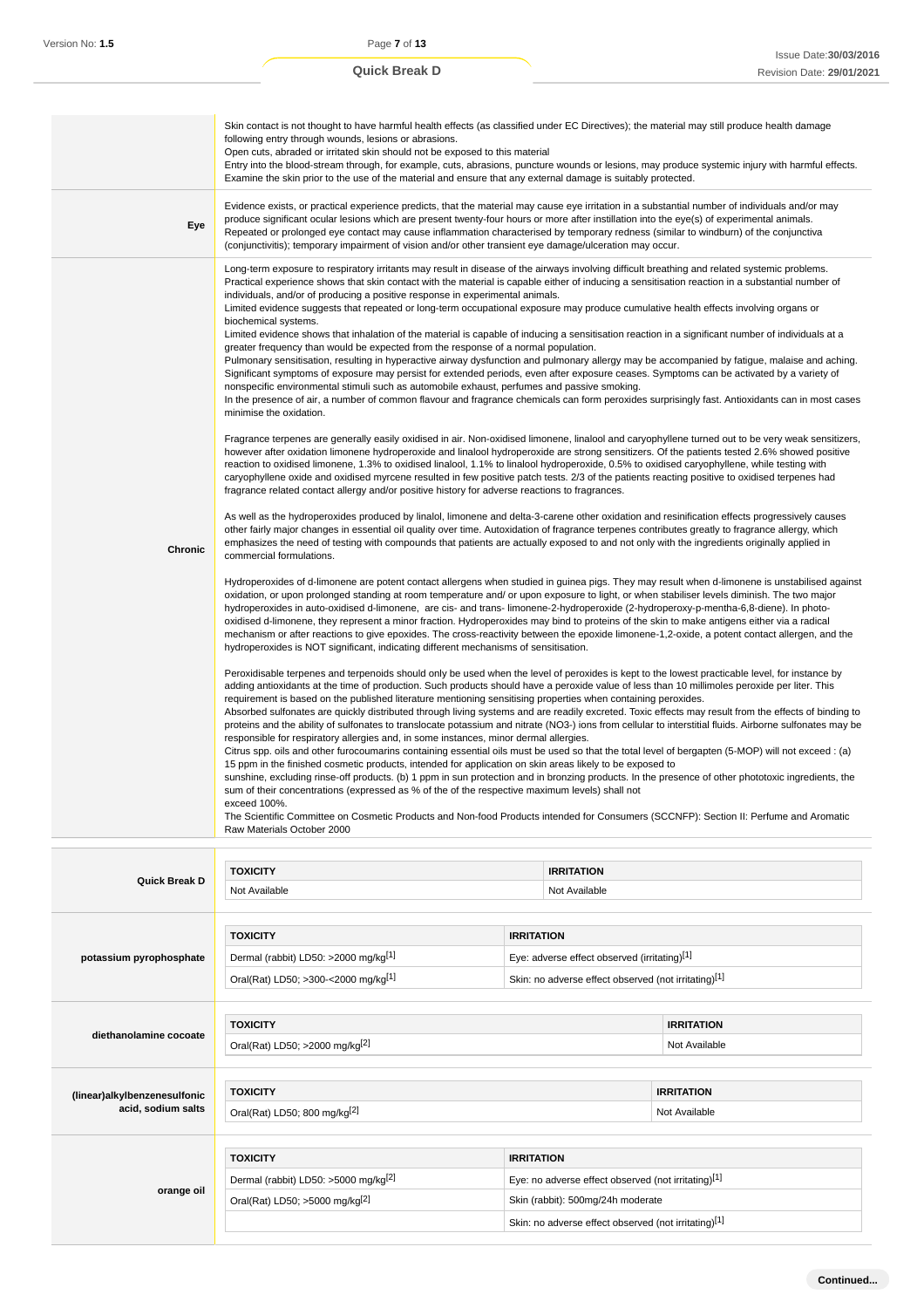|                                             | <b>TOXICITY</b>                                                                                                                                                                                                                 | <b>IRRITATION</b>                                    |              |  |  |  |
|---------------------------------------------|---------------------------------------------------------------------------------------------------------------------------------------------------------------------------------------------------------------------------------|------------------------------------------------------|--------------|--|--|--|
| 1,2-benzisothiazoline-3-one                 | dermal (rat) LD50: >2000 mg/kg[1]<br>Eye: adverse effect observed (irreversible damage)[1]                                                                                                                                      |                                                      |              |  |  |  |
|                                             | Oral(Rat) LD50; 454 mg/kg[1]                                                                                                                                                                                                    | Skin: no adverse effect observed (not irritating)[1] |              |  |  |  |
|                                             |                                                                                                                                                                                                                                 |                                                      |              |  |  |  |
| Legend:                                     | 1. Value obtained from Europe ECHA Registered Substances - Acute toxicity 2.* Value obtained from manufacturer's SDS. Unless otherwise<br>specified data extracted from RTECS - Register of Toxic Effect of chemical Substances |                                                      |              |  |  |  |
|                                             |                                                                                                                                                                                                                                 |                                                      |              |  |  |  |
| <b>Acute Toxicity</b>                       | ×                                                                                                                                                                                                                               | Carcinogenicity                                      | ×            |  |  |  |
| <b>Skin Irritation/Corrosion</b>            | ✔                                                                                                                                                                                                                               | Reproductivity                                       | ×            |  |  |  |
| <b>Serious Eye Damage/Irritation</b>        | ✔                                                                                                                                                                                                                               | <b>STOT - Single Exposure</b>                        | $\checkmark$ |  |  |  |
| <b>Respiratory or Skin</b><br>sensitisation | $\checkmark$                                                                                                                                                                                                                    | <b>STOT - Repeated Exposure</b>                      | ×            |  |  |  |
| Mutagenicity                                | ×                                                                                                                                                                                                                               | <b>Aspiration Hazard</b>                             | ×            |  |  |  |

Legend:  $\mathsf{X}$  – Data either not available or does not fill the criteria for classification  $\blacktriangleright$  – Data available to make classification

## **SECTION 12 Ecological information**

|                              | Endpoint        |     | <b>Test Duration (hr)</b> |                | <b>Species</b>                | Value       |                      | Source                  |                         |
|------------------------------|-----------------|-----|---------------------------|----------------|-------------------------------|-------------|----------------------|-------------------------|-------------------------|
| Quick Break D                | Not Available   |     | Not Available             |                | Not Available                 |             | Not Available        | Not Available           |                         |
|                              | Endpoint        |     | <b>Test Duration (hr)</b> | <b>Species</b> |                               |             | Value                |                         | <b>Source</b>           |
|                              | <b>LC50</b>     | 96  |                           |                | Fish                          |             | >100mg/L             |                         | $\overline{2}$          |
| potassium pyrophosphate      | <b>EC50</b>     | 48  |                           |                | Crustacea                     |             | >100mg/L             |                         | 2                       |
|                              | <b>EC50</b>     | 72  |                           |                | Algae or other aquatic plants |             | $>100$ mg/L          |                         | $\overline{2}$          |
|                              | <b>NOEC</b>     | 72  |                           |                | Algae or other aquatic plants |             | $>100$ mg/L          |                         | $\overline{\mathbf{c}}$ |
|                              | Endpoint        |     | <b>Test Duration (hr)</b> | <b>Species</b> |                               |             | Value                |                         | Source                  |
|                              | <b>EC50</b>     | 48  |                           |                | Crustacea                     |             | $=2.39$ mg/L         |                         | 1                       |
| diethanolamine cocoate       | <b>EC50</b>     | 96  |                           |                | Algae or other aquatic plants |             | $=2.3$ mg/L          |                         | 1                       |
|                              | EC <sub>0</sub> | 96  |                           |                | Algae or other aquatic plants |             | $=1$ mg/L            |                         | 1                       |
|                              | <b>NOEC</b>     | 504 | Crustacea                 |                |                               | $=1$ mg/L   |                      | $\mathbf{1}$            |                         |
|                              | Endpoint        |     | <b>Test Duration (hr)</b> |                | <b>Species</b>                | Value       |                      | <b>Source</b>           |                         |
| (linear)alkylbenzenesulfonic | EC50            | 48  |                           |                | Crustacea                     | 2mg/L       |                      | 5                       |                         |
| acid, sodium salts           | <b>NOEC</b>     |     | 168                       |                | Fish                          |             | $0.3$ mg/L           | 5                       |                         |
|                              | Endpoint        |     | <b>Test Duration (hr)</b> |                | <b>Species</b>                | Value       |                      | <b>Source</b>           |                         |
|                              | <b>LC50</b>     |     | 96                        |                | Fish                          | 0.32mg/L    |                      | $\overline{2}$          |                         |
| orange oil                   | <b>EC50</b>     | 48  |                           |                | Crustacea                     |             | 0.45mg/L             |                         |                         |
|                              | <b>NOEL</b>     |     | 48                        |                | Crustacea                     | $0.48$ mg/L |                      | $\overline{2}$          |                         |
|                              | Endpoint        |     | <b>Test Duration (hr)</b> | <b>Species</b> |                               | Value       |                      |                         | Source                  |
|                              | <b>LC50</b>     | 96  |                           |                | Fish                          |             | $-0.067 - 0.29$ mg/L |                         | 4                       |
| 1,2-benzisothiazoline-3-one  | EC50            | 48  |                           |                | Crustacea                     |             | 0.097-mg/L           |                         | 4                       |
|                              | <b>EC50</b>     | 72  |                           |                | Algae or other aquatic plants |             | $0.07$ mg/L          |                         | 2                       |
|                              | <b>NOEL</b>     | 96  |                           |                | Fish                          |             | $0.031$ -mg/L        | $\overline{\mathbf{4}}$ |                         |
|                              |                 |     |                           |                |                               |             |                      |                         |                         |

On the basis of available evidence concerning either toxicity, persistence, potential to accumulate and or observed environmental fate and behaviour, the material may present a danger, immediate or long-term and /or delayed, to the structure and/ or functioning of natural ecosystems.

Toxic to aquatic organisms, may cause long-term adverse effects in the aquatic environment.

Do NOT allow product to come in contact with surface waters or to intertidal areas below the mean high water mark. Do not contaminate water when cleaning equipment or disposing of equipment wash-waters.

Wastes resulting from use of the product must be disposed of on site or at approved waste sites.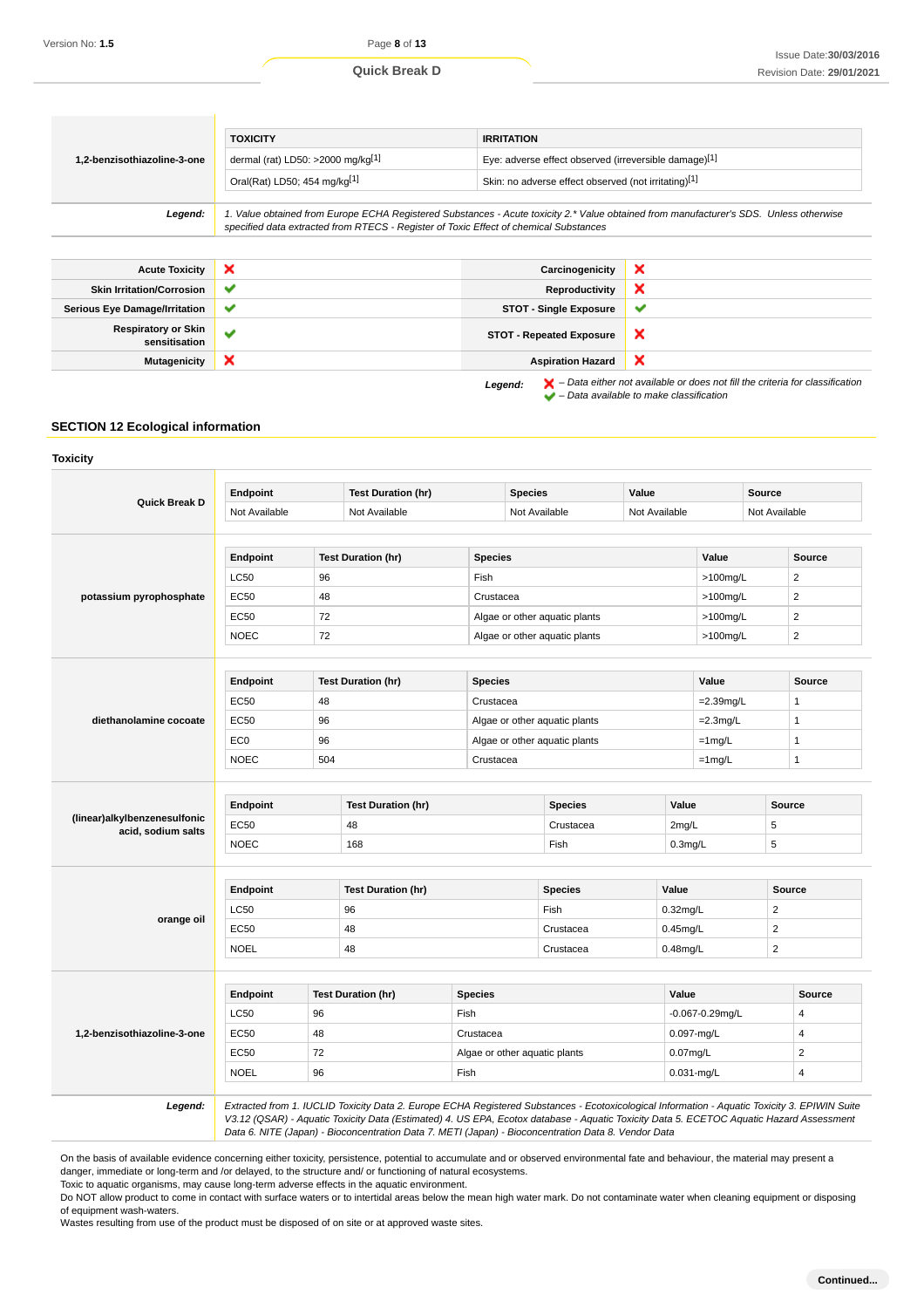#### for propylene glycol ethers:

#### **Environmental fate:**

Most are liquids at room temperature and all are water-soluble.

Typical propylene glycol ethers include propylene glycol n-butyl ether (PnB); dipropylene glycol n-butyl ether (DPnB); dipropylene glycol methyl ether acetate (DPMA); tripropylene glycol methyl ether (TPM)

Environmental fate: Log octanol-water partition coefficients (log Kow's) range from 0.309 for TPM to 1.523 for DPnB. Calculated BCFs range from 1.47 for DPnB to 3.16 for DPMA and TPM, indicating low bioaccumulation. Henry's Law Constants, which indicate propensity to partition from water to air, are low for all category members, ranging from 5.7 x 10-9 atm-m3/mole for TPM to 2.7 x10-9 atm-m3/mole for PnB. Fugacity modeling indicates that most propylene glycol ethers are likely to partition roughly equally into the soil and water compartments in the environment with small to negligible amounts remaining in other environmental compartments (air, sediment, and aquatic biota). Propylene glycol ethers are unlikely to persist in the environment. Once in air, the half-life of the category members due to direct reactions with photochemically generated hydroxyl radicals, range from 2.0 hours for TPM to 4.6 hours for PnB. In water, most members of this family are 'readily biodegradable' under aerobic conditions. (DPMA degraded within 28 days (and within the specified 10-day window) but only using pre-adapted or 'acclimated' inoculum.). In soil, biodegradation is rapid for PM and PMA.

## **Ecotoxicity:**

Acute aquatic toxicity testing indicates low toxicity for both ethers and acetates. For ethers, effect concentrations are > 500 mg/L. For acetates, effect concentrations are > 151 mg/L. For 3-methyl-3-methoxy butanol (MMB):

#### **Environmental fate:**

MMB is a colourless liquid with a water solubility of 100 g/l at 25 C, a melting point of lower than -50 C, a boiling point of 173 C at 1013 hPa, a vapour pressure of 1.25 hPa at 25 C and a density of 0.927 g/cm3 at 25 C. Based on the measured log Kow value of 0.18 bio- or geoaccumulation of this chemical is unlikely. Environmental distribution using a Mackay level III fugacity model suggests that when MMB is released into air or water, it remains in the original compartment whereas when released into soil, 29.4 % is distributed into air, 9.3 % into water and 61.3 % remains in soil. A ready biodegradability test showed that MMB failed to meet a criterion for ready biodegradability (biodegradation rate = 50% after 28 days), however complete biodegradation was observed in an inherent biodegradation test. A study on hydrolysis indicates that MMB is stable in water. In the atmosphere MMB is indirectly photodegraded by reaction with OH radicals with a half-life of 1.1 days

#### **Ecotoxicity:**

Algae.ErC50 (72 h): Selenastrum capricornutum >1000 mg/l; EbC50 >1000 mg/l (OECD TG 201, open system)

Daphnia magna EC50 (48 h): >1000 mg/l (OECD TG 202, static)

Fish LC50:(96 h): Oryzias latipes >100 mg/l (OECD TG 203, semi-static)

For chronic toxicity to algae, a 72 h NOEbC of 1,000 mg/L (OECD TG 201, Selenastrum capricornutum, open system) was reported. In daphnids, an 21 d EC50 of >100 mg and a 21 d NOEC of 100 mg/L were reported (OECD TG 211, Daphnia magna, semi-static).

Monomethyltin chloride, thioglycolate esters, and tall oil ester reaction product

Monomethyltin trichloride (MMTC, CAS RN: 993-16-8), monomethyltin tris[2-ethylhexylmercaptoacetate (MMT (EHTG; MMT (2-EHMA)), CAS RN: 57583-34-3), monomethyltin tris[isooctylmercaptoacetate (MMT(IOTG), CAS RN: 54849-38-6), CAS RN: 57583-34-3) and methyltin reverse ester tallate reaction product (TERP, CAS RNs: 201687-58-3, 201687-57-2, 68442-12-6, 151436-98-5) are considered as a single category of compounds for the purpose of an environmental assessment. All share a MMTC as a building block.

#### Environmental fate:

MMT(IOTG), MMT(EHTG), and TERP are sparingly soluble in water (0.6-10.7 mg/L). In water, these monomethyltin compounds undergo rapid degradation by hydrolysis. Although there is no stability data for MMT(EHTG)/(IOTG) or TERP, data for other organotins [DOTC, DBTL and DBT(EHTG)] indicate that the monomethyltin compounds are expected to hydrolyze within minutes to hours in water. The thioester ligands on MMT(EHTG)/(IOTG) will be rapidly displaced to form mono-methyltin hydroxide which eventually precipitates as the oxide. It is also possible that the labile ligands can be displaced by other anions in the medium. The displaced thioester ligands, EHTG/IOTG, can also undergo further hydrolysis of the ester linkage to form thioglycolic acid and ethylhexanol or isooctanol, respectively.

MMTC is a solid at room temperature and melts at 43 deg C, boils at 171 deg C, has a calculated vapour pressure of 1.7 hPa at 25 deg C, and is soluble in water (1038 g/L at 20 deg C). The measured log Kow is -0.9 and MMTC is not readily biodegradable. Atmospheric degradation occurs by photochemical induced hydroxyl radicals, with a half-life of 15.7 days. A Henry's Law constant of 3.83 x 10-7 atm-m3/mol predicts MMTC will volatilize from surface water (t1/2 = 99 days and 3 years for model river and lake, respectively). If released to the environment, MMTC is expected to partition primarily into water (54%) and soil (43%).

In water, MMTC undergoes rapid degradation by hydrolysis and is expected to hydrolyze within minutes. It is expected that the chlorines in MMTC will be displaced to form mono-methyltin hydroxide which eventually precipitates as the oxide (the alkyltin moiety (MMT) was hydrolytically stable at pH 4, 7, and 9 (t1/2 > 1 year at 25 deg C)).

TERP is a liquid at room temperature, boils at 216 deg C, and has a calculated vapour pressure of 0.2 hPa at 25 deg C. TERP is slightly soluble in water (4.4 mg/L), highly hydrophobic (log Kow = 25.5), has low potential for bioaccumulation (log BCF = 2.0), and is readily biodegradable. It is degraded atmospherically by hydroxyl radicals and ozone, with a half-life of 0.5 hours. If released to the environment, TERP is predicted to partition primarily to sediment (99%).

MMT(EHTG) is a liquid at room temperature and has a freezing point of -85 to -65 deg C, decomposes at 260 deg C has a derived vapour pressure of 0.02 hPa at 25 deg C, a calculated log Kow of 10.98, is slightly soluble in water (1.8-6 mg/L), and is readily biodegradable. MMT(EHTG) is also degraded atmospherically, with a half-life of 6.3 hours. A Henry's Law constant of 3.18×10+4 atm-m3/mol predicts MMT(EHTG) will volatilize from surface water (t1/2 = 8 hours and 11 days for a model river and lake, respectively). If released to the environment, MMT(EHTG) is expected to partition primarily into sediment (71%) and soil (25%).

#### Bioavailability:

The considerable difference in the structures of the labile ligands causes differences in water solubility between the alkyltin chloride and thioesters affecting their respective bioavailabilities and distribution in the environment. Furthermore, MMT(EHTG) and MMT(IOTG) will degrade in aqueous solution such that organisms will be exposed to the parent material and their different degradation products. MMTC is not an appropriate surrogate for the thioesters or TERP for the ecotoxicity and environmental fate endpoints. Ecotoxicity:

In the ecotoxicity tests the organisms were most likely exposed to parent substance as well as hydrolysis/degradation products.

MMTC was not acutely toxic to zebra fish (Brachydanio rerio) (96-h LC50 > 102 mg/L) or Daphnia magna (48-h EC50 > 101 mg/L). MMTC inhibited the growth (72-h EC50 = 0.03 mg/L) and biomass (72-h EC50 = 0.02 mg/L) of the green alga Scenedesmus subspicatus (NOEC = 0.007 mg/L). MMTC was not acutely toxic to earthworms at nominal concentrations up to 1000 mg/kg.

TERP was not acutely toxic to rainbow trout (Oncorhynchus mykiss) (96-hr LC50 >4.4 mg/L), inhibited D. magna survival and mobility (48-h EC50 = 0.27 mg/L), and inhibited growth of the freshwater green alga Pseudokirchneriella subcapitata was (72-h EC50 = 0.64 mg/L; NOEC = 0.28 mg/L).

MMT(EHTG) was not acutely toxic to B. rerio (LC50 > 6 mg/L; NOEC = 3.6 mg/L) and did not inhibit the growth of S. subspicatus (72-h EC50 > 1.84 mg/L; NOEC = 0.6 mg/L). The 21-d EC50 for reproduction in a chronic Daphnia magna study was > 0.134 mg/L (NOEC = 0.134 mg/L).

Substances containing unsaturated carbons are ubiquitous in indoor environments. They result from many sources (see below). Most are reactive with environmental ozone and many produce stable products which are thought to adversely affect human health.The potential for surfaces in an enclosed space to facilitate reactions should be considered.

| Source of unsaturated substances                       | Unsaturated substances (Reactive Emissions)                                                                    | Major Stable Products produced following reaction with ozone.                                                                                                                                                                                                                                                                  |
|--------------------------------------------------------|----------------------------------------------------------------------------------------------------------------|--------------------------------------------------------------------------------------------------------------------------------------------------------------------------------------------------------------------------------------------------------------------------------------------------------------------------------|
|                                                        | Isoprene, nitric oxide, squalene, unsaturated sterols,<br>oxidation products                                   | Methacrolein, methyl vinyl ketone, nitrogen dioxide, acetone, 6MHQ, geranyl acetone,<br>Occupants (exhaled breath, ski oils, bounding, intervalues, expending, encouncies concerns, encouncies and provided that yields, instituted 40PA, formaldehyde, nonanol, decanal, 9-oxo-nonanoic acid, azelaic acid, nonanoic<br>acid. |
| cypress, cedar and silver fir boards,<br>houseplants   | Soft woods, wood flooring, including<br>soprene, limonene, alpha-pinene, other terpenes and<br>sesquiterpenes  | Formaldehyde, 4-AMC, pinoaldehyde, pinic acid, pinonic acid, formic acid, methacrolein,<br>methyl vinyl ketone, SOAs including ultrafine particles                                                                                                                                                                             |
| Carpets and carpet backing                             | 4-Phenylcyclohexene, 4-vinylcyclohexene, styrene,<br>2-ethylhexyl acrylate, unsaturated fatty acids and esters | Formaldehyde, acetaldehyde, benzaldehyde, hexanal, nonanal, 2-nonenal                                                                                                                                                                                                                                                          |
| Linoleum and paints/polishes<br>containing linseed oil | Linoleic acid, linolenic acid                                                                                  | Propanal, hexanal, nonanal, 2-heptenal, 2-nonenal, 2-decenal, 1-pentene-3-one,<br>propionic acid, n-butyric acid                                                                                                                                                                                                               |
| Latex paint                                            | Residual monomers                                                                                              | Formaldehyde                                                                                                                                                                                                                                                                                                                   |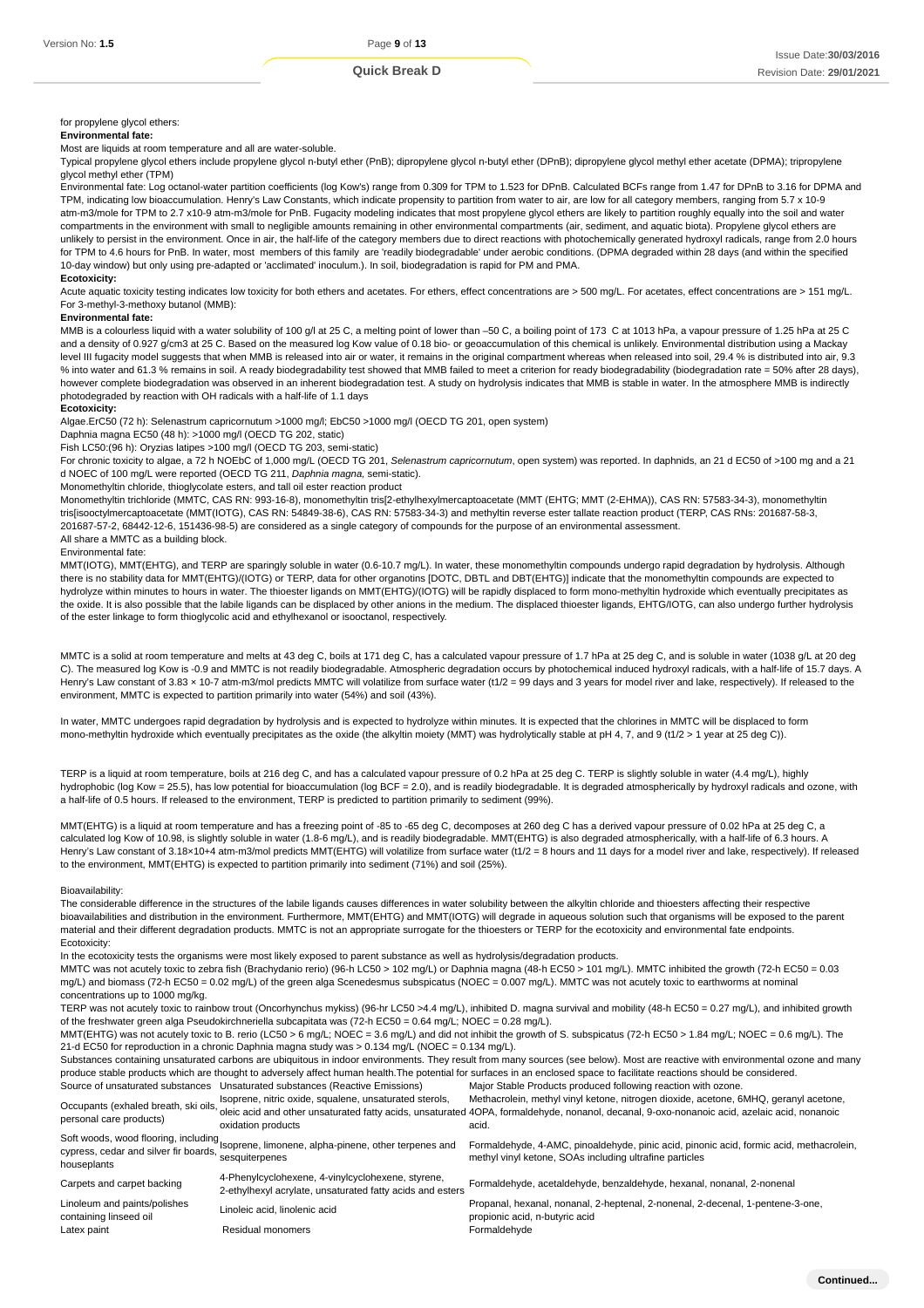| Certain cleaning products, polishes,<br>waxes, air fresheners         | Limonene, alpha-pinene, terpinolene, alpha-terpineol,<br>linalool, linalyl acetate and other terpenoids, longifolene<br>and other sesquiterpenes | Formaldehyde, acetaldehyde, glycoaldehyde, formic acid, acetic acid, hydrogen and<br>organic peroxides, acetone, benzaldehyde, 4-hydroxy-4-methyl-5-hexen-1-al, 5-ethenyl-<br>dihydro-5-methyl-2(3H)-furanone, 4-AMC, SOAs including ultrafine particles |
|-----------------------------------------------------------------------|--------------------------------------------------------------------------------------------------------------------------------------------------|----------------------------------------------------------------------------------------------------------------------------------------------------------------------------------------------------------------------------------------------------------|
| Natural rubber adhesive                                               | Isoprene, terpenes                                                                                                                               | Formaldehyde, methacrolein, methyl vinyl ketone                                                                                                                                                                                                          |
| Photocopier toner, printed paper,<br>styrene polymers                 | Styrene                                                                                                                                          | Formaldehyde, benzaldehyde                                                                                                                                                                                                                               |
| Environmental tobacco smoke                                           | Styrene, acrolein, nicotine                                                                                                                      | Formaldehyde, benzaldehyde, hexanal, glyoxal, N-methylformamide, nicotinaldehyde,<br>cotinine                                                                                                                                                            |
| Soiled clothing, fabrics, bedding                                     | Squalene, unsaturated sterols, oleic acid and other<br>saturated fatty acids                                                                     | Acetone, geranyl acetone, 6MHO, 40PA, formaldehyde, nonanal, decanal, 9-oxo-<br>nonanoic acid, azelaic acid, nonanoic acid                                                                                                                               |
| Soiled particle filters                                               | Unsaturated fatty acids from plant waxes, leaf litter, and<br>other vegetative debris; soot; diesel particles                                    | Formaldehyde, nonanal, and other aldehydes; azelaic acid; nonanoic acid; 9-oxo-<br>nonanoic acid and other oxo-acids; compounds with mixed functional groups $(=0, -OH,$<br>and -COOH)                                                                   |
| Ventilation ducts and duct liners                                     | Unsaturated fatty acids and esters, unsaturated oils,<br>neoprene                                                                                | C5 to C10 aldehydes                                                                                                                                                                                                                                      |
| 'Urban grime'                                                         | Polycyclic aromatic hydrocarbons                                                                                                                 | Oxidized polycyclic aromatic hydrocarbons                                                                                                                                                                                                                |
| Perfumes, colognes, essential oils                                    | Limonene, alpha-pinene, linalool, linalyl acetate,                                                                                               | Formaldehyde, 4-AMC, acetone, 4-hydroxy-4-methyl-5-hexen-1-al, 5-ethenyl-dihydro-                                                                                                                                                                        |
| (e.g. lavender, eucalyptus, tea tree) terpinene-4-ol, gamma-terpinene |                                                                                                                                                  | 5-methyl-2(3H) furanone, SOAs including ultrafine particles                                                                                                                                                                                              |
| Overall home emissions                                                | Limonene, alpha-pinene, styrene                                                                                                                  | Formaldehyde, 4-AMC, pinonaldehyde, acetone, pinic acid, pinonic acid, formic acid,<br>benzaldehyde. SOAs including ultrafine particles                                                                                                                  |

Abbreviations: 4-AMC, 4-acetyl-1-methylcyclohexene; 6MHQ, 6-methyl-5-heptene-2-one, 4OPA, 4-oxopentanal, SOA, Secondary Organic Aerosols

Reference: Charles J Weschler; Environmental Helath Perspectives, Vol 114, October 2006

For glycol ethers: **Environmental fate:**

Ether groups are generally stable to hydrolysis in water under neutral conditions and ambient temperatures. OECD guideline studies indicate ready biodegradability for several glycol ethers although higher molecular weight species seem to biodegrade at a slower rate. No glycol ethers that have been tested demonstrate marked resistance to biodegradative processes. Upon release to the atmosphere by evaporation, high boiling glycol ethers are estimated to undergo photodegradation (atmospheric half lives = 2.4-2.5 hr). When released to water, glycol ethers undergo biodegradation (typically 47-92% after 8-21 days) and have a low potential for bioaccumulation (log Kow ranges from -1.73 to +0.51). **Ecotoxicity:**

Aquatic toxicity data indicate that the tri- and tetra ethylene glycol ethers are 'practically non-toxic' to aquatic species. No major differences are observed in the order of toxicity going from the methyl- to the butyl ethers.

Glycols exert a high oxygen demand for decomposition and once released to the environments cause the death of aquatic organisms if dissolved oxygen is depleted. For limonenes

**Atmospheric fate:** Due to the high volatility of limonene the atmosphere is expected to be the major environmental sink for this chemical where it is expected to undergo gas-phase reactions with photochemically produced hydroxyl radicals, ozone and nitrate radicals. Calculated lifetimes for the reaction of d-limonene with photochemically produced hydroxyl radicals range from 0.3-2 h based on experimentally determined rate constants. The oxidation of limonene may contribute to aerosol and photochemical smog formation. Calculated lifetimes for the night-time reaction of d-limonene with nitrate radicals range form 0.9 to 9 minutes. The daytime atmospheric lifetime of d-limonene is estimated to range from 12 to 48 min. depending upon local hydroxyl rate and ozone concentrations. Products produced from hydroxy radical reaction with limonene are 4-acetyl-1-methylcyclohexene, a keto-aldehyde, formaldehyde, 3-oxobutanal, glyoxal and a C10 dicarbonyl. The same carbonyls, along with formic acid and C8 and C9 carboxylic acids, may form in reactions with

ozone. Ozonolysis of limonene may also lead to the formation of hydrogen peroxide and organic peroxides, which have various toxic effects on plant cells and may damage forests. Products of ozonolysis include bis(hydroxmethyl)peroxide, a precursor to hydroxymethyl hydroperoxide and hydrogen peroxide. The reaction of d-limonene with ozone in the dark results in the formation of 4-acetyl-1-methylcyclohexene and formaldehyde. Reactions with nitrogen oxides produce aerosol formation as well as lower molecular weight products such as formaldehyde, acetaldehyde, formic acid, acetone and peroxyacetyl nitrate.

**Terrestrial fate:** When released to the ground limonene is expected to have low to very low mobility in soil based on its physicochemical properties. The soil adsorption coefficient (Koc) calculated on the basis of solubility (13.8 mg/l, 25 C) and the log octanol/ water partition coefficient (4.23) ranges from 1030 and 4780. The Henry's law constant indicates that limonene will rapidly volatilise from both dry and moist soil; however its absorption to soil may slow the process.

**Aquatic fate**: In the aquatic environment, limonene is expected to evaporate to a significant extent owing to its high volatility. The estimated half-life for volatilisation of limonene from a model river (1 m deep, flow 1 m/s and wind speed 3 m/s) is 3.4 h. Some limonene is expected to absorb to sediment and suspended organic matter.

**Biodegradation and bioaccumulation:** Limonene does not have functional groups for hydrolysis and its cyclohexene ring and ethylene group are known to resist hydrolysis. Therefore, hydrolysis of limonene is not expected in terrestrial or in aquatic environments. The hydrolytic half-life of d-limonene is estimated to be >1000 days. Biotic degradation of limonene has been shown with some species of microorganisms such as Penicillium digitatum, Corynespora cassiicola, Diplodia gossyppina and a soil strain of Pseudomonans sp (SL strain). Limonene is readily biodegradable (41-98% degradation by biological oxygen demand in 14 d) under aerobic conditions in a standard test (OECD 301 C 'Modified MITI Test (1)', OECD, 1981a; MITI, 1992). Also in a test simulating aerobic sewage treatment (OECD 303 A 'Simulation Test - Aerobic Sewage Treatment: Coupled Units Test'; OECD, 1981b), limonene disappeared almost completely (>93.8%) during 14 days of incubation.

Biodegradation has been assessed under anaerobic conditions; there was no indication of any metabolisms, possibly because of the toxicity to micro-organisms. The bioconcentration factor, calculated on the basis of water solubility and the log octanol/ water partition coefficient (log Kow) is 246-262, suggesting that limonene may bioaccumulate in fish and other aquatic species.

Ecotoxicity: Technical limonene is practically nontoxic to birds on a subacute dietary basis, and is slightly toxic to freshwater fish and invertebrates on an acute basis. for d-limonene:

LD50 Colinus virginianus (Bobwhite quail, 16 weeks old) oral >2000 mg/kg

LC50 Colinus virginianus (Bobwhite quail, 10 day old) dietary >5620 ppm/8 days

LC50 Colinus virginianus (Bobwhite quail, 14 day old) dietary >5000 ppm/8 days

LC50 Anas platyrhynchos (Mallard duck, 14 day old) dietary >5000 ppm/8 days

LC50 Oncorhynchus mykiss (Rainbow trout) 80 ppm/96 hr (95% confidence limit: 71.4-88.7 ppm); static /92% AI formulated product

LC50 Oncorhynchus mykiss (Rainbow trout) 568 ppm/96 hr (95% confidence limit: 437-852 ppm); static /4.0% AI formulated product

EC50 Daphnia magna (Water flea, <24 hr old; intoxication, immobilization) 17 ppm/48 hr (95% confidence limit: 11-33 ppm); static /4.0% AI formulated product

LC50 Pimephales promelas (Fathead minnow) 966 ppm/96 hr (95% confidence limit: 740-1652 ppm); static /4.0% AI formulated product

LC50 Pimephales promelas (Fathead minnow) 38.5 mg/L/96 hr; flow through /from table/ LC50

Leuciscus idus (Golden orfe) 32 mg/L/48 hr /Conditions of bioassay not specified in source examined

The acute toxicity of d-limonene ranges from slight to high for aquatic organisms. The lowest acute toxicity values (EC50 or LC50) identified were approximately 0.4 mg/litre for Daphnia (US EPA, 1990b) and 0.7 mg/litre for fish (US EPA, 1990a,b). The no-observed-effect concentration (NOEC) for

green algae is approximately 4 mg/litre (US EPA, 1990a). The acute toxicity (EC50 or LC50) of dipentene to Daphnia and fish is about 50-70 times lower than that for d-limonene (US EPA, 1990b). No studies were identified on the chronic toxicity of limonene to aquatic organisms.

For linear alkylbenzene sulfonic acids (LABS) (and their salts):

#### **Environmental fate:**

LABS are generally highly water soluble (miscible) and have a relatively low Kow. The environmental fate data indicate that these chemicals are highly susceptible to photo-and biodegradation.

LABS are strong acids (pKa <1) that are completely ionised in aqueous solutions. The chemical species present in aqueous solutions at neutral (physiological) pH is the linear alkylbenzene sulfonate (the LAS ion) (C10-14 linear alkyl benzene-SO3-), the identical species present in solutions of LAS, where the counter ion (typically sodium, calcium or ammonium) will disassociate to form the LAS anion. Thus, the physical-chemical, environmental fate, ecotoxicity and toxicity properties of the LABS and LAS would be expected to be similar. It should be noted that the LABS are liquids and LAS is a solid at room temperature. However, in water the difference between the LAB sulfonic acids and LAS disappears as dissociation results in the same ion in solution. Therefore, parameters such as Kow, water solubility and pH/pKa are appropriate to compare. The octanol-water partition coefficients are around 2 (log Kow) for all of the chemicals in this category

LABS are not expected to volatilise significantly. Fugacity modeling predicts that most of these chemicals will partition to the soil and water. Very little partitions to the air or sediment. Photodegradation is estimated (using EPI Suite software) to be a significant mechanism for breakdown. Based on the model estimates, the hydroxyl radical reaction half-lives ranged from about 7 to 8.6 hours. Estimated data for LAS were similar. Furthermore, measured data for LAS suggest even more rapid photodegradation, with 95% of the material degraded within 20 minutes at 20 C in a laboratory study.

Experimental data data indicates that LAS is stable in water.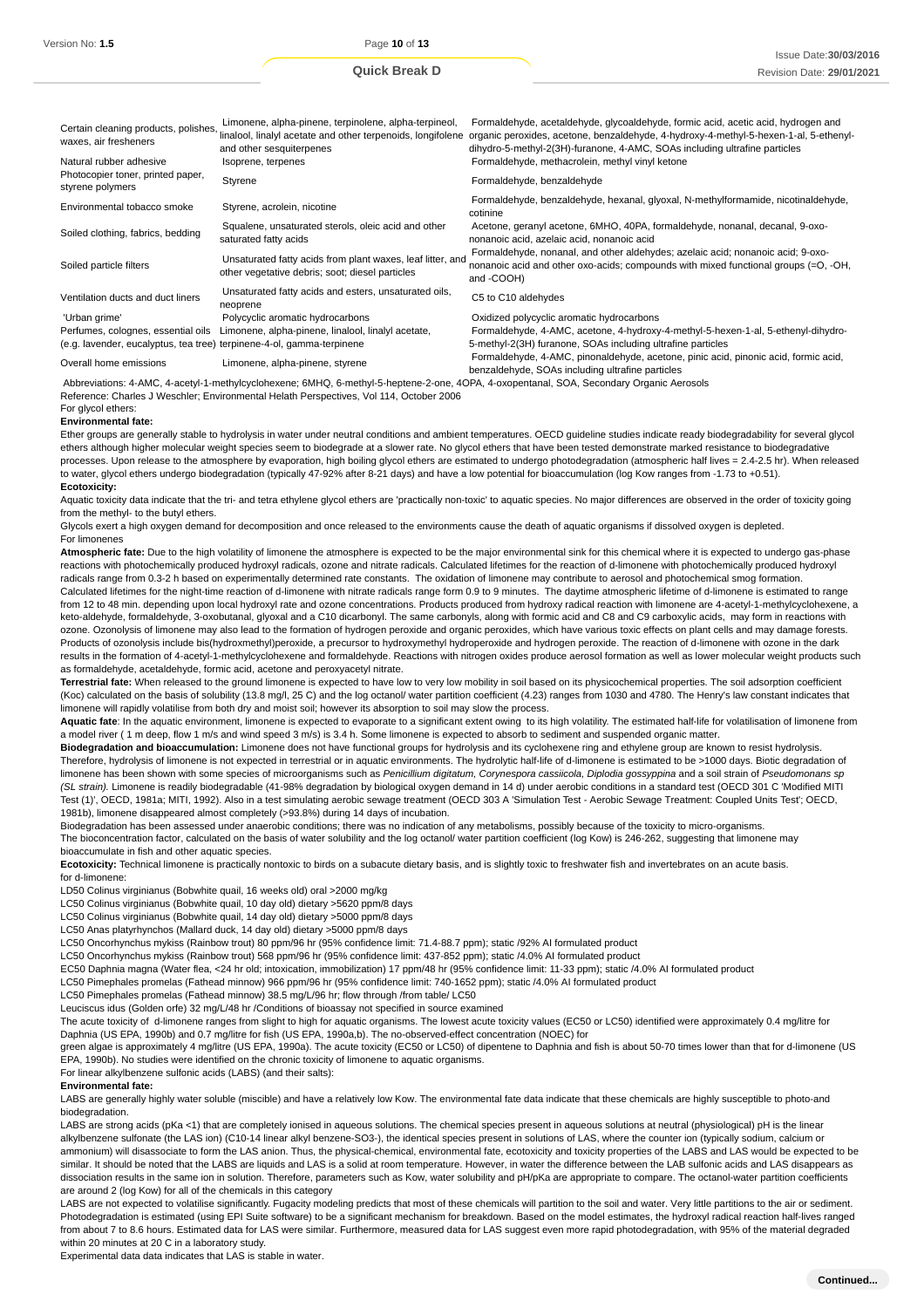LABS are generally biodegradable. Measured biodegradation data indicate substantial microbial degradation under aerobic conditions. For dodecylbenzene sulfonic acid 69% of the material mineralised after 28 days. Biodegradation of the C10-16 derivatives and the LAS are also rapid, with 93% or greater of the material degrading within 28 or 37 days. In addition, studies show that straight chain alkylbenzene sulfonate materials readily degrade, with the shorter chain length compounds degrading more rapidly Thus, the data indicate that these chemicals are highly susceptible to degradation, both by photolytic and microbial mechanisms

The initial step in the biodegradation of LABS under aerobic conditions is an omega -oxidation of the terminal methyl group of the alkyl chain to form a carboxylic acid. Further degradation proceeds by a stepwise shortening of the alkyl chain by beta -oxidation leaving a short-chain sulfophenyl carboxylic acid. In the presence of molecular oxygen the aromatic ring structure hydrolyses to form a dihydroxy-benzene structure which is opened before desulfonation of the formed sulfonated dicarboxylic acid. The final degradation steps have not been investigated in details but are likely to occur by general bacterial metabolic routes involving a total mineralisation and assimilation into biomass . Both the initial omega -oxidation and the hydroxylation of the ring structure of LAS require molecular oxygen, and they are not expected to take place under anoxic conditions.

The BioConcentration Factor (BCF) tends to increase with increasing alkyl chain length but also the position of the aryl sulfonate moiety was important. A higher BCF was seen for linear alkyl benzenesulfonate isomers with the aryl sulfonate attached. Available data indicate that LABS have low to moderate bioaccumulation potential, with a bioconcentration factor for dodecyl benzene sulfonic acid of 130. LAS has bioconcentration factors that range from 22 to 87. **Ecotoxicity:**

Numerous studies have been performed to determine the effects of LABS towards aquatic organisms. The aquatic effect concentrations that were observed in these studies are highly variable. This variation is partly related to the testing of different isomers and homologues, but it may also be due to the specific test conditions and species. The length of the alkyl chain is an important factor determining the aquatic toxicity. In general, the homologues with the highest number of carbons in the alkyl chain are more toxic than are those with shorter alkyl chains. Today, commercial LABS have a homologue distribution between C10 and C13 with a typical average alkyl chain length of C11.6.

The widest range in the toxicity of LABS towards species belonging to the same group is found for algae Approximately 90% of the data found in the literature fall between 0.1 and 100 mg/l. Typical ranges of EC50 values are 1 to 100 mg/l for fresh water species and < 1 to 10 mg/l for marine species. Typical values lie between 29 and 170 mg/l A very low EC100 value of 0.025 mg/l was determined for Gymnodium breve. Previous studies in which Gymnodium breve was exposed with AES confirm that this species is highly

sensitive to surfactants, and occasionally available data for Gymnodium breve should therefore not be used for comparison of the aquatic toxicity between various surfactants. LC50 values have been found in the range of 1 to 10 mg/l when Daphnia magna were exposed with LABS homologues between C10 and C13. The acute toxicity of LABS to Daphnia magna generally increases with increasing alkyl chain length. Typical values lie between 3 and 12 mg/l.

A study with the marine crustacean Acartia tonsa indicated that a C10-13 LAS affected the survival at 0.54 mg/l (LC50) and the development rate at 0.51 mg/l (EC50) after 8 days of exposure. The 48 h-LC50 that was obtained in the same study with Acartia tonsa was 2.1 mg/l.

Metabolites from biotransformation of LABS are reported to have a much lower toxicity to invertebrates compared to the toxicity of the intact surfactant.

The toxicity of LABS to fish generally increases with increasing alkyl chain length, and approximately a 10-fold difference in toxicity between homologues separated by two carbon atoms has been observed. As also noted for invertebrates, fish are less susceptible to metabolites from biotransformation of LABS . LC50 values below 1 mg/l were found for C11.9 (0.71 mg/l), C13 and C14 (both 0.4 mg/l) in studies with fathead minnow.

LABS sorb to sediment with partition coefficients of 50 to 1,000. The toxicity of LABS bound to sediment is relatively low compared to LABS in solution. NOEC and LOEC values were as high as 319 and 993 mg LABS/kg, respectively, for the sediment-living Chironomus riparius. The corresponding NOEC for LABS in solution was as low as 2.4 mg/l indicating that only a small fraction of the sorbed LABS was bioavailable. LABS dissolved in water may also cause chronic effects like reduction of the growth rate of the marine mussel Mytilus galloprovincialis. LABS sorbed to sediments did not have similar effects.

Environmental and Health Assessment of Substances in Household Detergents and Cosmetic Detergent Products, Environment Project, 615, 2001. Torben Madsen et al: Miljoministeriet (Danish Environmental Protection Agency)Assessment Plan for the Linear Alkylbenzene (LAB) Sulfonic Acids Category in Accordance with the USEPA High Production Volume Chemical Challenge Program: The LAB Sulfonic Acids Coalition

**DO NOT** discharge into sewer or waterways

#### **Persistence and degradability**

| Ingredient | Persistence: Water/Soil               | Persistence: Air                      |
|------------|---------------------------------------|---------------------------------------|
|            | No Data available for all ingredients | No Data available for all ingredients |
|            |                                       |                                       |

# **Ingredient Bioaccumulation Ingredient Mobility Bioaccumulative potential** No Data available for all ingredients **Mobility in soil** No Data available for all ingredients

#### **SECTION 13 Disposal considerations**

| Waste treatment methods      |                                                                                                                                                                                                                                                                                                                                                                                                                                                                                                                                                                                                                                                                                                                                                                                                                                                                                                                                                                                                                                                                                                                                                                                                                                                                                                                                                                                                                                                                                                                                                                                                                                                                                                                                                                                                                                                  |
|------------------------------|--------------------------------------------------------------------------------------------------------------------------------------------------------------------------------------------------------------------------------------------------------------------------------------------------------------------------------------------------------------------------------------------------------------------------------------------------------------------------------------------------------------------------------------------------------------------------------------------------------------------------------------------------------------------------------------------------------------------------------------------------------------------------------------------------------------------------------------------------------------------------------------------------------------------------------------------------------------------------------------------------------------------------------------------------------------------------------------------------------------------------------------------------------------------------------------------------------------------------------------------------------------------------------------------------------------------------------------------------------------------------------------------------------------------------------------------------------------------------------------------------------------------------------------------------------------------------------------------------------------------------------------------------------------------------------------------------------------------------------------------------------------------------------------------------------------------------------------------------|
| Product / Packaging disposal | Containers may still present a chemical hazard/ danger when empty.<br>Return to supplier for reuse/ recycling if possible.<br>Otherwise:<br>If container can not be cleaned sufficiently well to ensure that residuals do not remain or if the container cannot be used to store the same<br>product, then puncture containers, to prevent re-use, and bury at an authorised landfill.<br>▶ Where possible retain label warnings and SDS and observe all notices pertaining to the product.<br>Legislation addressing waste disposal requirements may differ by country, state and/ or territory. Each user must refer to laws operating in their<br>area. In some areas, certain wastes must be tracked.<br>A Hierarchy of Controls seems to be common - the user should investigate:<br>Reduction<br>Reuse<br>$\triangleright$ Recycling<br>Disposal (if all else fails)<br>This material may be recycled if unused, or if it has not been contaminated so as to make it unsuitable for its intended use. If it has been<br>contaminated, it may be possible to reclaim the product by filtration, distillation or some other means. Shelf life considerations should also be<br>applied in making decisions of this type. Note that properties of a material may change in use, and recycling or reuse may not always be<br>appropriate.<br>DO NOT allow wash water from cleaning or process equipment to enter drains.<br>It may be necessary to collect all wash water for treatment before disposal.<br>In all cases disposal to sewer may be subject to local laws and regulations and these should be considered first.<br>• Where in doubt contact the responsible authority.<br>▶ Recycle wherever possible or consult manufacturer for recycling options.<br>Recycle containers if possible, or dispose of in an authorised landfill. |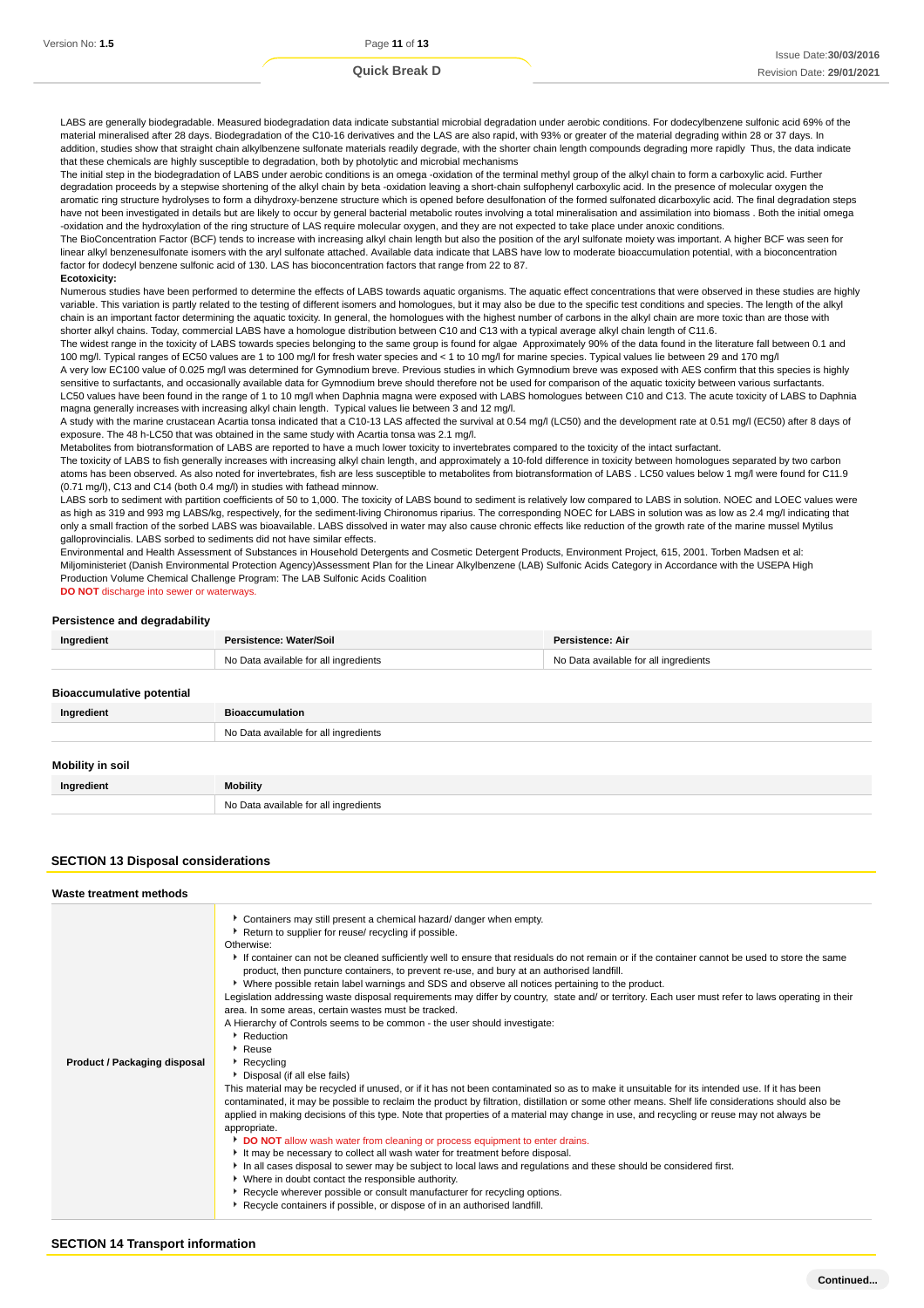#### **Labels Required**

| <b>NC</b><br>$-$ |
|------------------|
| NIZ              |

## **Land transport (ADG): NOT REGULATED FOR TRANSPORT OF DANGEROUS GOODS**

#### **Air transport (ICAO-IATA / DGR): NOT REGULATED FOR TRANSPORT OF DANGEROUS GOODS**

## **Sea transport (IMDG-Code / GGVSee): NOT REGULATED FOR TRANSPORT OF DANGEROUS GOODS**

**Transport in bulk according to Annex II of MARPOL and the IBC code**

#### Not Applicable

## **Transport in bulk in accordance with MARPOL Annex V and the IMSBC Code**

| <b>Product name</b>                                | Group         |
|----------------------------------------------------|---------------|
| potassium pyrophosphate                            | Not Available |
| diethanolamine cocoate                             | Not Available |
| (linear)alkylbenzenesulfonic<br>acid, sodium salts | Not Available |
| orange oil                                         | Not Available |
| 1.2-benzisothiazoline-3-one                        | Not Available |

### **Transport in bulk in accordance with the ICG Code**

| <b>Product name</b>                                | <b>Ship Type</b> |
|----------------------------------------------------|------------------|
| potassium pyrophosphate                            | Not Available    |
| diethanolamine cocoate                             | Not Available    |
| (linear)alkylbenzenesulfonic<br>acid, sodium salts | Not Available    |
| orange oil                                         | Not Available    |
| 1.2-benzisothiazoline-3-one                        | Not Available    |

#### **SECTION 15 Regulatory information**

## **Safety, health and environmental regulations / legislation specific for the substance or mixture**

## **potassium pyrophosphate is found on the following regulatory lists**

Australian Inventory of Industrial Chemicals (AIIC)

## **diethanolamine cocoate is found on the following regulatory lists**

Australian Inventory of Industrial Chemicals (AIIC)

# **(linear)alkylbenzenesulfonic acid, sodium salts is found on the following regulatory lists**

Not Applicable

I

#### **orange oil is found on the following regulatory lists**

Australia Hazardous Chemical Information System (HCIS) - Hazardous Chemicals Australian Inventory of Industrial Chemicals (AIIC)

## **1,2-benzisothiazoline-3-one is found on the following regulatory lists** Australia Hazardous Chemical Information System (HCIS) - Hazardous Chemicals Australian Inventory of Industrial Chemicals (AIIC)

#### **National Inventory Status**

| <b>National Inventory</b>                          | <b>Status</b>                                                                                                                                                                                            |
|----------------------------------------------------|----------------------------------------------------------------------------------------------------------------------------------------------------------------------------------------------------------|
| Australia - AIIC / Australia<br>Non-Industrial Use | No ((linear)alkylbenzenesulfonic acid, sodium salts)                                                                                                                                                     |
| Canada - DSL                                       | No ((linear)alkylbenzenesulfonic acid, sodium salts)                                                                                                                                                     |
| Canada - NDSL                                      | No (potassium pyrophosphate; diethanolamine cocoate; (linear)alkylbenzenesulfonic acid, sodium salts; orange oil; 1,2-benzisothiazoline-3-one)                                                           |
| China - IECSC                                      | Yes                                                                                                                                                                                                      |
| Europe - EINEC / ELINCS / NLP                      | No ((linear) alkylbenzenesulfonic acid, sodium salts; orange oil)                                                                                                                                        |
| Japan - ENCS                                       | No (potassium pyrophosphate; diethanolamine cocoate; (linear)alkylbenzenesulfonic acid, sodium salts; orange oil)                                                                                        |
| Korea - KECI                                       | No ((linear)alkylbenzenesulfonic acid, sodium salts)                                                                                                                                                     |
| New Zealand - NZIoC                                | No ((linear) alkylbenzenes ulfonic acid, sodium salts)                                                                                                                                                   |
| Philippines - PICCS                                | No ((linear)alkylbenzenesulfonic acid, sodium salts)                                                                                                                                                     |
| USA - TSCA                                         | No ((linear)alkylbenzenesulfonic acid, sodium salts)                                                                                                                                                     |
| Taiwan - TCSI                                      | No ((linear) alkylbenzenes ulfonic acid, sodium salts)                                                                                                                                                   |
| Mexico - INSQ                                      | No (potassium pyrophosphate; diethanolamine cocoate)                                                                                                                                                     |
| Vietnam - NCI                                      | No ((linear) alkylbenzenes ulfonic acid, sodium salts)                                                                                                                                                   |
| Russia - ARIPS                                     | No ((linear)alkylbenzenesulfonic acid, sodium salts)                                                                                                                                                     |
| Legend:                                            | Yes = All CAS declared ingredients are on the inventory<br>No = One or more of the CAS listed ingredients are not on the inventory and are not exempt from listing(see specific ingredients in brackets) |